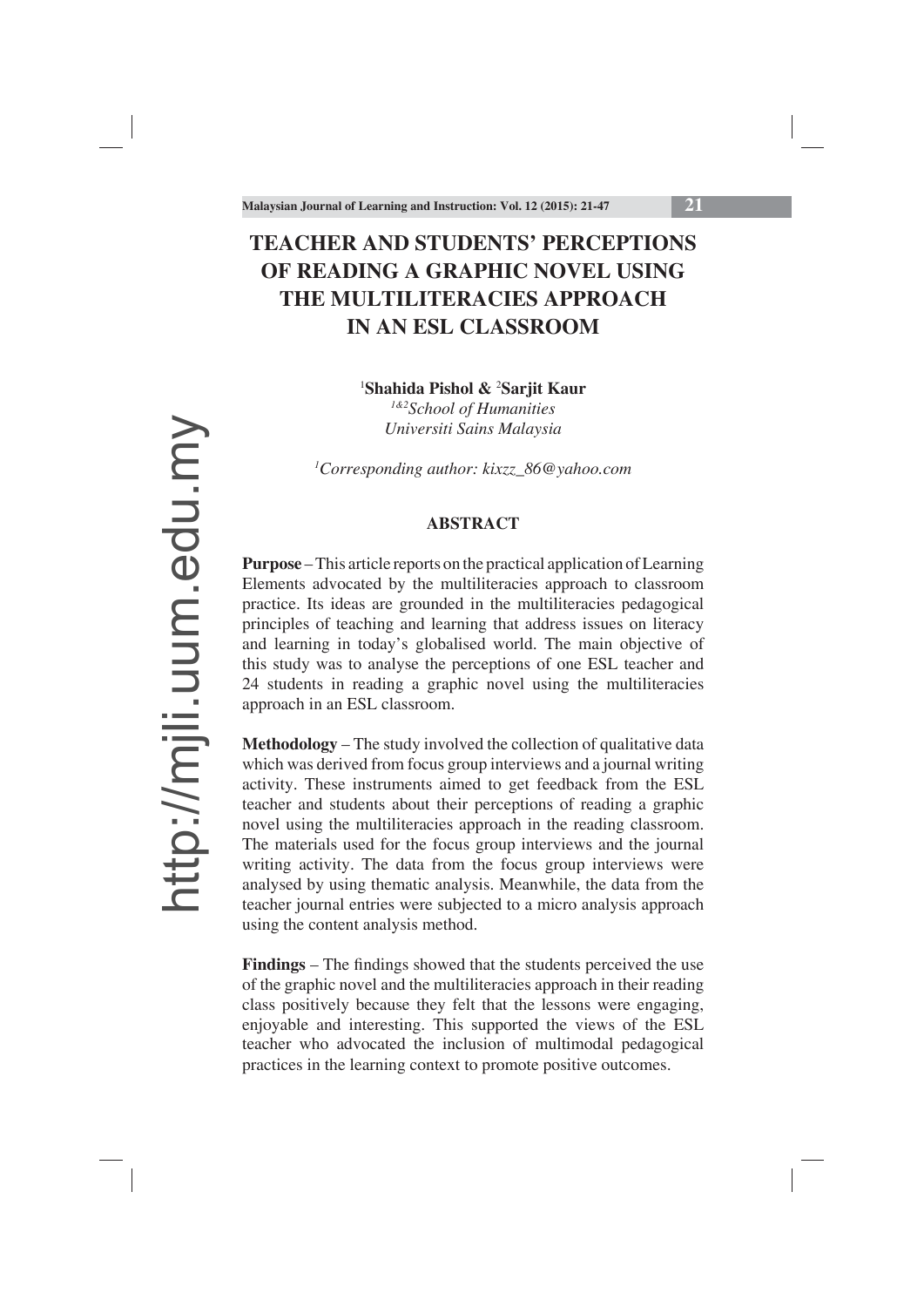**Significance** – This study would benefit ESL students in terms of enjoyment in reading. Firstly, reading a graphic novel can tap into students' interest and can motivate them to read and write. Additionally, it would also motivate students to learn collaboratively with their peers. The findings of the study offer ESL teachers and researchers valuable insights of reading a graphic novel using the multiliteracies approach in reading classrooms, as well as planning effective lessons and integrating technology, in an effort to motivate students to read in English.

**Keywords**: multiliteracies approach; multimodal pedagogical practices; information and communication technologies; reading a graphic novel.

#### **INTRODUCTION**

Many reading lessons in Malaysian English as a Second Language (ESL hereafter) classrooms seem to be lacking in terms of enjoyment. It is seen as an increasing concern by policy makers, educators, researchers and the media in the country and needs serious attention. Due to this matter, many ESL secondary school students in Malaysia are uninterested to read English materials and this has been documented in several local studies (Pandian, 2000; Noorliza Abu Bakar, 2006; Mariyatunnitha Shari, 2011; Mohd Nazri Latiff Azmi, 2013). This problem is a setback for Malaysian students due to our exam-oriented educational system. Pedagogical practices in Malaysian schools are based on conventional methods of teaching and literacy practice as they are more teacher-centered, adopt an exam-oriented approach, place emphasis on memorisation and put excessive pressure to score good grades in exams, hence producing students who are more passive in class (Tan & Yudi Samyudia, 2009; Mohd Nazri Latiff Azmi, 2013).

Since our lives are being inundated by Information and Communication Technologies (ICT hereafter) in the literacy field, there is a need for a paradigm shift from traditional methods to effective approaches to promote reading among students. Current changes in teaching and learning using a range of technologies seem to offer an opportunity for educators and teachers to do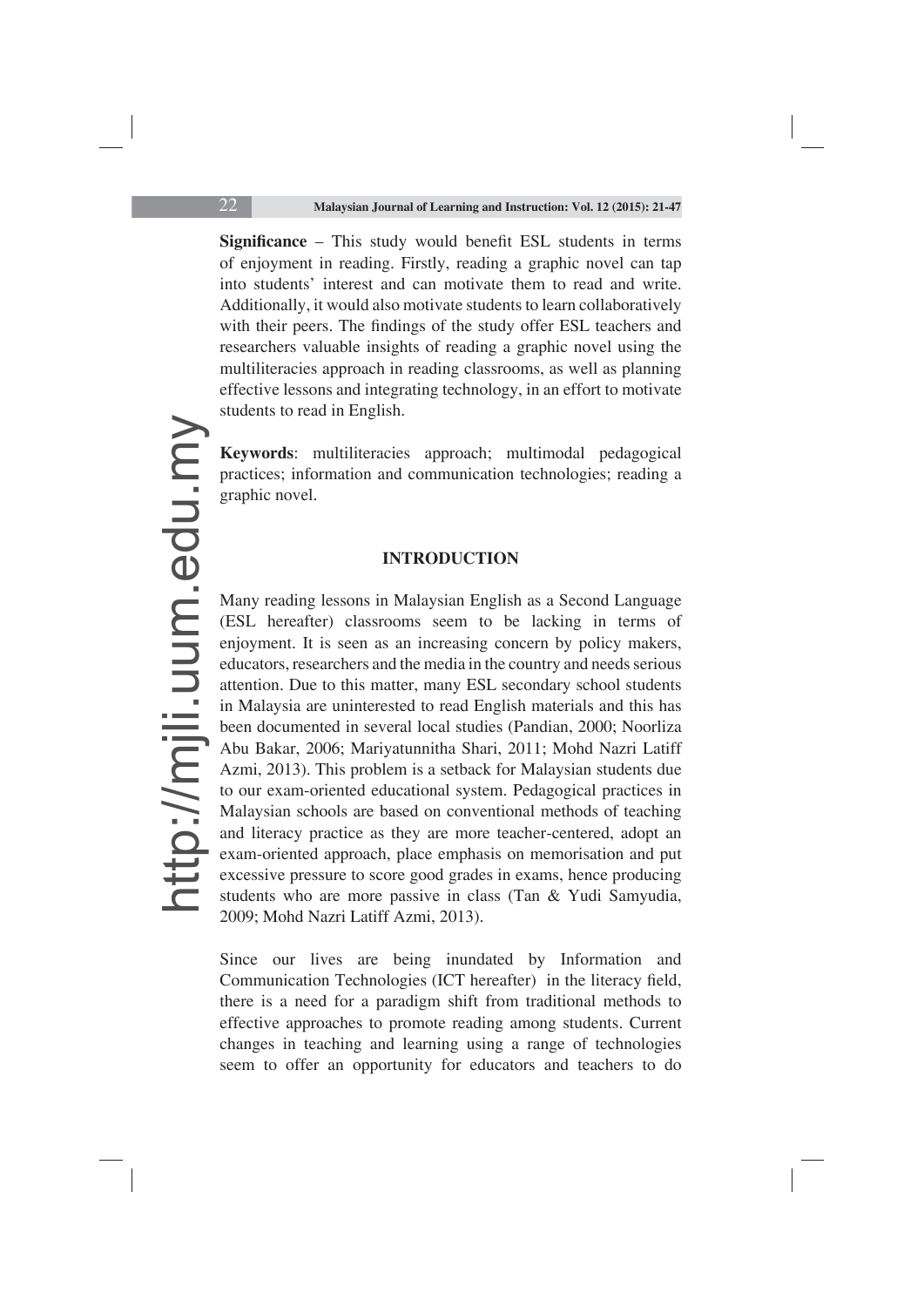new things in new ways. It is vital for ESL teachers to integrate technology and appropriate materials to make reading lessons more enjoyable for students. In fact, reading a graphic novel by using the multiliteracies approach is worth considering in the classroom as this can help students to be active and informed citizens in future societies (Pandian & Balraj, 2010). The graphic novel and the use of the multiliteracies approach have the potential to motivate readers as it helps students build their visual literacy, and at the same time, make reading fun (Ruppel, 2006; Heffernan, 2008). It is widely cited that the graphic novel is now commonly used in various reading lessons globally (Templer, 2009; Monnin, 2009; Faezal Muniran & Md Ridzal Md Yusof, 2008).

This paper puts forth the argument that there is a need to take a closer look at using the multiliteracies approach in reading a graphic novel within an electronic and digital environment. The present study investigates teacher and students' perceptions in reading a graphic novel using the multiliteracies approach in an ESL classroom.

#### **THE DEVELOPMENT OF THE GRAPHIC NOVEL**

The history of the graphic novel is very much related to the history of comics. Comics have been around since the 1940s when serials of comic strips were put together into a comic book. These books are intended to reach younger readers. Therefore, most comic books describe super heroes and the plot line was developed based on action and adventure plot lines (Callahan, 2009).

In the present day, the graphic novel as a reading genre is extremely popular in various places, such as libraries and bookstores, and it has been critically analysed by various newspapers and internet sites. While in the past, graphic novels centered more on superheroes, now they have been created to place more emphasis on issues that cover various subjects (Callahan, 2009; Hoover, 2012). In recent developments, more movies are being adapted from graphic novels and comics, such as 'Superman' and 'Batman' (Ruppel, 2006). In the Malaysian context, Lat is a pioneer in this genre, especially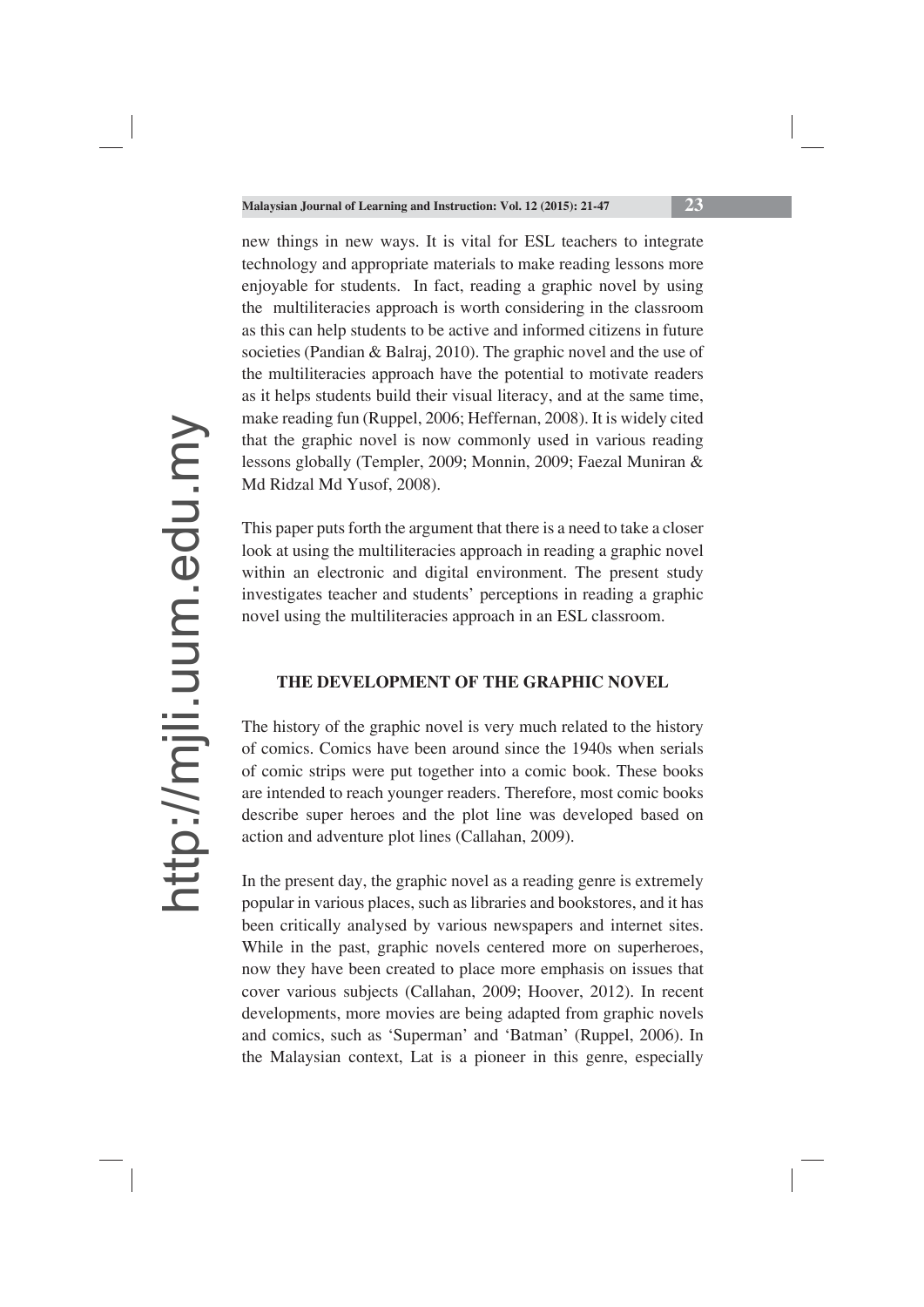in Southeast Asia. He writes stories about a traditional Malaysian village in the 1950s. It has been well received throughout Malaysia and has been adapted into the popular animated series 'Kampung Boy' (Templer, 2009).

There are various views and opinions on the graphic novel since it was first introduced. As mentioned by Yang (2008), the graphic novel is a political term as it is an effort to turn the comic medium in a new light as a literary work apart from the genre that is usually associated with it. People usually associate the graphic novel with not "real" books. This has made some educators and teachers reluctant to spend time on these nontraditional texts compared to more accepted books (Callahan, 2009). This view was also echoed by Heffernan (2008) as she also resisted using the graphic novel at first. However, her perceptions changed as she felt that graphic novels provide entertaining and creative ways to motivate students to read and write with purpose. Another scholar also mentions that graphic novels/comics were once condemned based on the following four factors (Groensteen, 2000:34):

- 1. they are a hybrid form combining words and images
- 2. the literary aspect of comics is seen as sub-par in terms of quality;
- 3. comics are perceived as closely connected to the "low" art of caricature;
- 4. comics are associated with a regression to childhood pleasures Ironically, the features that have been regarded as low standard form turned out to be the advantage of the graphic novel which has made it popular now among teachers and students (Williams, 2008).

In the teaching context, the major reason that may contribute to the resistance to use graphic novels in the classroom is that many people perceive graphic novels as being too violent and dangerous especially to young readers (Callahan, 2009). Similar to other forms of literature, not all graphic novels are suitable for particular age groups because of inappropriate content (Heffernan, 2008). In view of this, the graphic novel should be screened by the teacher before allowing students to read it (Schwarz, 2006).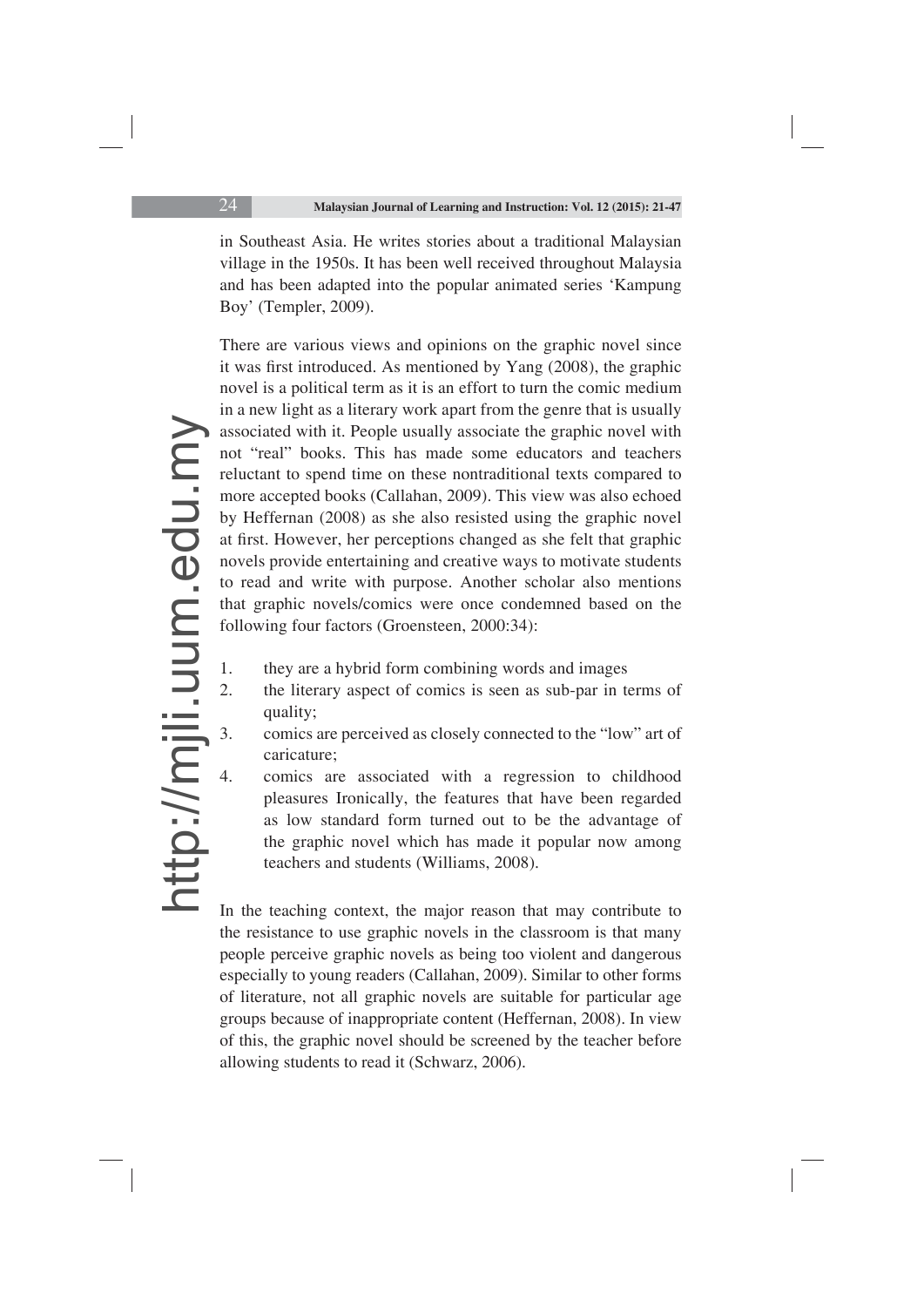In the teaching and learning process, the teacher who can use the graphic novel competently in his/her classroom must able to present opportunities to the students to understand the texts through multiple levels (Williams, 2008; Hoover, 2012). The levels that can be considered include investigating the writers' intention, characters and setting as well as the relationship between the words and images (Williams, 2008). In order to accomplish these tasks, the students simultaneously activate their analytical skill, understanding, inference and higher order thinking skill (Smetana, Odelson, Burns & Grisham, 2009; Hoover, 2012).

Other than that, some English teachers may use the graphic novel to teach literary aspects. They can utilise terms and techniques like dialogue as a tool to connect with other works especially from classics (Schwarz, 2002). They may use it together with the multiliteracies approach as more graphic novels have been adapted into film (Ruppel, 2006). The latest strategy that a teacher may use in teaching the graphic novel is by using the 'comic life programme' (Dony, 2009). He states that this application can be downloaded from the website which allows students to create the graphic novels with students' pictures. It offers various comic layouts and designs. The interface is also user friendly as they offer simple steps to make the graphic novel. In order to integrate the multiliteracies approach in the lesson, teachers need to explain to the students how to use the programme before the students are given the opportunity to explore it further.

The use of graphic novels in the Malaysian context bring tremendous advantages in terms of learning English, especially for second language learners. It can help lessen their anxiety and worries of learning a second language as the process of meaning making is much easier with the help of graphics. Graphic novels are also able to provide authentic discourse as readers can experience real conversations and practice the nuances of English language.

A recent study conducted by Hines and Dellinger (2011) attempted to discover whether the graphic novel has an impact on children's motivation in reading the text. In this study, Hines worked with a fifth grade group which comprised three boys and two girls from Mountain View Elementary School in Hickory, North Carolina. Meanwhile, Dellinger worked with a group of seventh graders which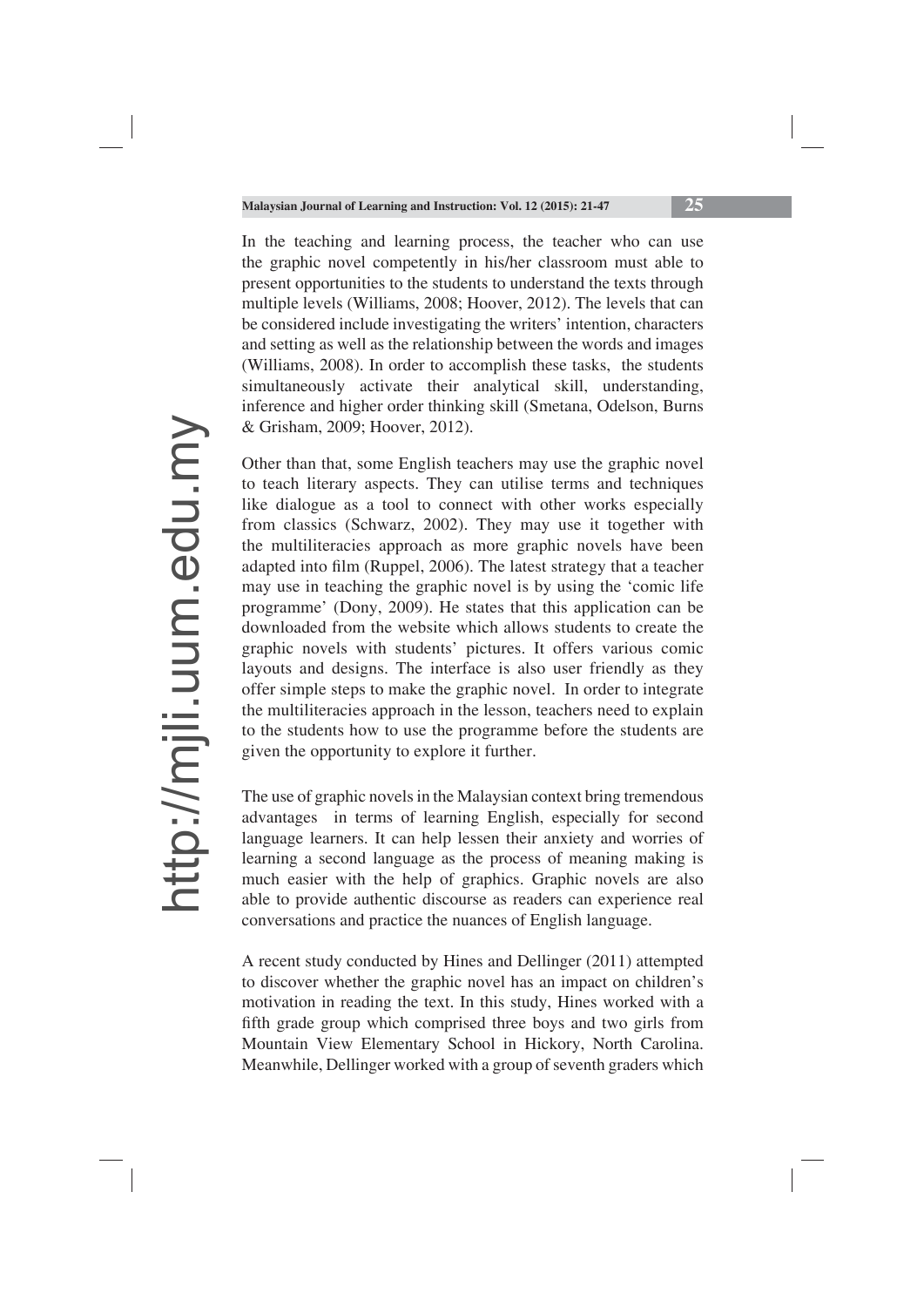consisted of three boys and two girls at Lincolnton Middle School in Lincoln County. The researchers found that, over four weeks, nine out of ten participants improved their attitude towards reading. The findings of the study showed that many students discovered that reading could be fun and entertaining. In the Malaysian context, Melor Md Yunus et al. (2012) explored the perceptions of teacher trainees in using digital comics to teach ESL writing. The study administered a survey to 20 TESL teacher trainees from Universiti Kebangsaan Malaysia. The findings showed that most of the teacher trainees have positive perceptions of using ICT and digital comics in teaching ESL writing. They also reported that the digital comics motivated the students to write more frequently in their English lessons.

### **THE MULTILITERACIES THEORY: CONCEPT AND APPLICATIONS**

Given the current impact of change on literacy and literate practices, it is appropriate to consider the emerging concept of multiliteracies. The term 'multiliteracies' was formulated by the New London Group (1996) based on the following important aspects: the emerging cultural and global demand; the range of the multiplicity of communications channels and media and the growth of cultural and linguistic diversity. The philosophy of multiliteracies was extended by Janes (2009:5) as she explained that there are three key aspects of a multiliteracies concept:

- 1. pedagogy (a call for educators to become designers of learning);
- 2. diversity (presenting a broader view of literacy than portrayed by traditional language-based approaches);
- 3. multimodality (a need for a multiplicity of communication channels).

This study focuses on reading of a graphic novel by students in an ESL classroom by using the multiliteracies approach which was developed by the New London Group (1996). The conceptual framework of the multiliteracies theory illuminates effective pedagogy which describes learning contents that make use of learners' life-world and educational experiences. It considers elements that are involved in producing an effective series of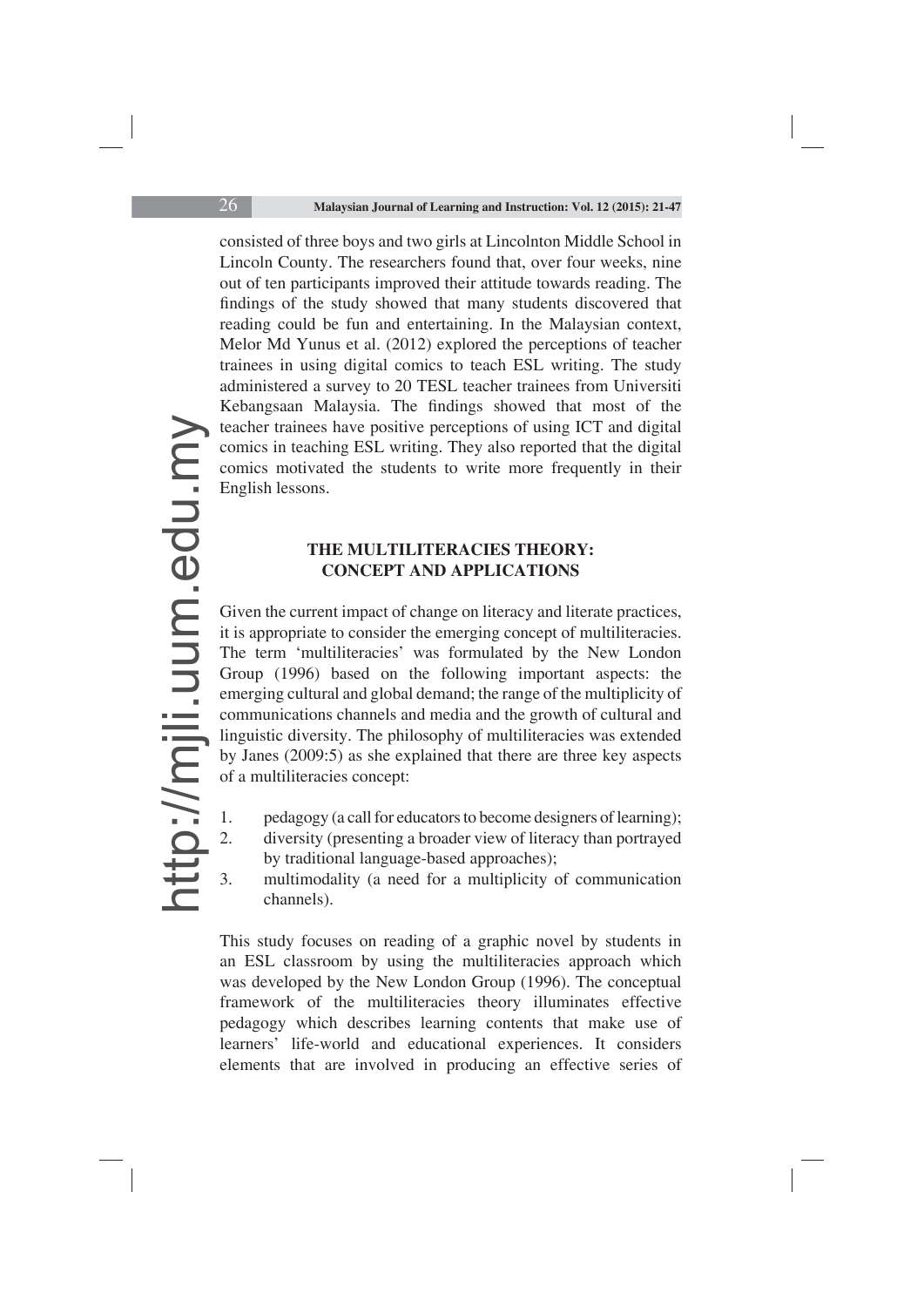lessons such as the variation of technologies, linguistic diversity, culture diversity and individual knowledge process. Based on these factors, Kalantzis & Cope (2004) suggest that knowledge processes are vital for designing a series of lessons as highlighted in the multiliteracies approach. Suitable topics, subjects and objectives of the lessons would also contribute to the effectiveness of the learning process. The idea of the multiliteracies approach towards a working pedagogy of the knowledge processes can be best represented in the conceptual framework shown in Figure 1:



Most importantly, this framework aims to broaden both the teachers' and learners' repertoires of knowledge in meaning making and meets specific learning objectives in different disciplines. It also exposes the learners and teachers to a range of learning and teaching experiences.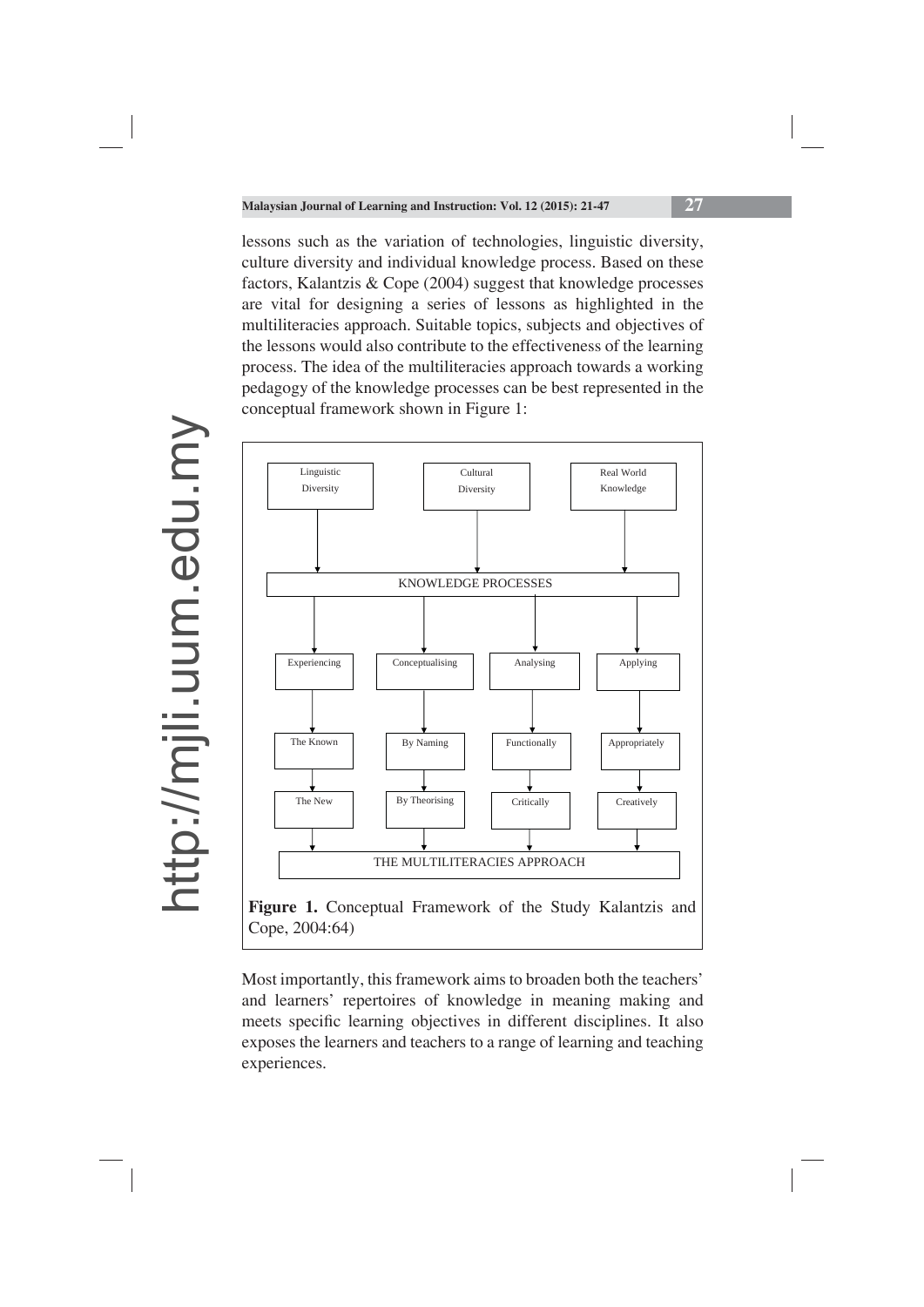Kalantzis and Cope (2005:72) explained knowledge process as "four fundamental ways of knowing, four processes of acting and meaning". These four knowledge processes are briefly explained as follows:

- **Experiencing** is a knowledge process which involves learning through immersion in the real world in relation to personal experience, concrete engagement and exposure to evidence, facts and data.
- **Conceptualising** is a knowledge process involving the development of abstract, generalising concepts and theoretical synthesis of these concepts. It involves moving away from life-world experience along a depth axis that is examining underlying structures, causes and relationships.
- **Analysing** is a knowledge process involving the examination of constituent and functional elements of a matter. This involves an interpretation of the underlying rationale for a particular piece of knowledge, action, object or represented meaning.
- **Applying** is a knowledge process involving active intervention in the human and natural world, learning by applying experiential, conceptual or critical knowledge by acting in the world on the basis of knowing something of the world and learning something new from the experience of acting.

A recent work in the field of multiliteracies in Malaysia provides some insights on how this pedagogical approach is being used in the classroom. Ganapathy (2007) carried out a study on the use of the multiliteracies approach to promote learner engagement among Form Four students in an ESL classroom. The findings revealed positive implications of the multiliteracies approach on the quality of teaching and learning among the teacher and students at the school. The positive responses by the students and teachers in the study indicate that the multiliteracies approach can be relevant for Malaysian ESL classrooms.

### **METHODOLOGY**

This study used qualitative methods to collect data. The principal data collection methods in this study were focus group interviews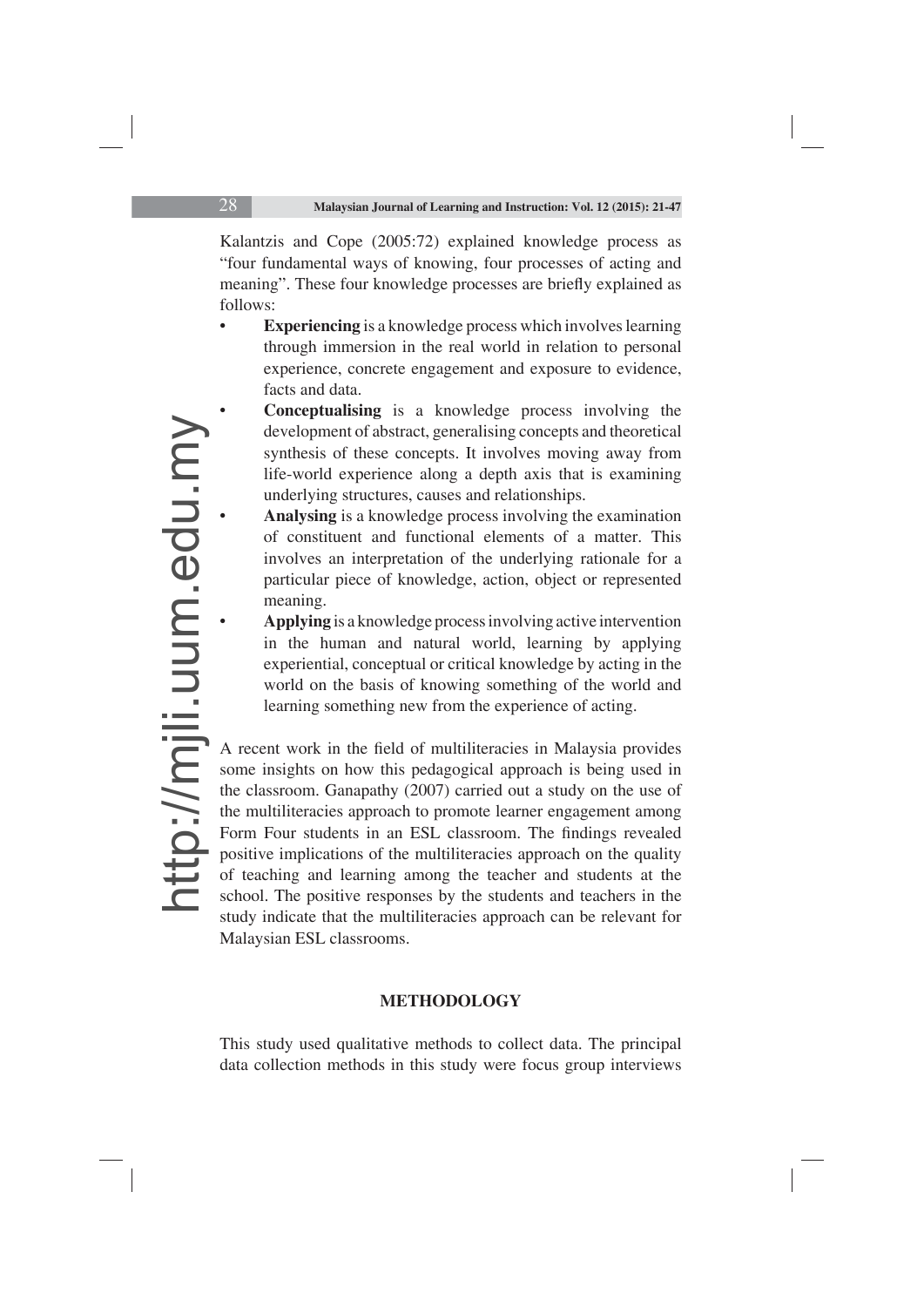and a journal writing activity. Specifically, the study is conducted to fulfill the following objectives:

- 1. to examine the ESL students' perceptions of reading a graphic novel by using the Multiliteracies Approach
- 2. to examine the ESL teacher's perceptions of teaching a graphic novel by using the Multiliteracies Approach

The research site is a secondary co-educational school in a semi rural area. The school has a population of 760 students comprising predominantly Malay students (90%). The participants of this study comprise 24 Form Four students from one intact class and one ESL teacher. In this study, majority of the participants are a group of students who obtained average scores (grade B and C**)** for the English subject in their PMR (Lower Secondary Assessment) examination the year before and only a small number of students obtained above average scores (grade A). This indicates that they have an intermediate level of English language proficiency. As stated by the ESL teacher in this study, most of the students prefer to speak in Malay once they are outside the classroom as that is their mother tongue and they seldom engage in reading materials in English. The researchers used the purposive sampling strategy (Patton, 2002) to select the participants. Purposive sampling lies in selecting an information-rich case for study so as to "learn a great deal about issues of central importance to the purpose of the inquiry" (Patton, 2002:230). This rationale provided valuable insights and indepth understanding of the study.

In the research process, the purpose and significance of the study were explained and the participants' cooperation was requested. The researcher briefed the participants that they were given the opportunity to participate or to withdraw from the study. The participants were informed that the feedback would be kept confidential and would only be used for academic purposes. Participants were assured of their anonymity throughout the study and they were informed that the findings would only be used for research purposes. The participants were asked to give their honest and sincere answers and they were told that their answers would not be evaluated based on right and wrong answers.

The ESL teacher was exposed to the multiliteracies framework and the graphic novel "The Fruitcake Special", in a training workshop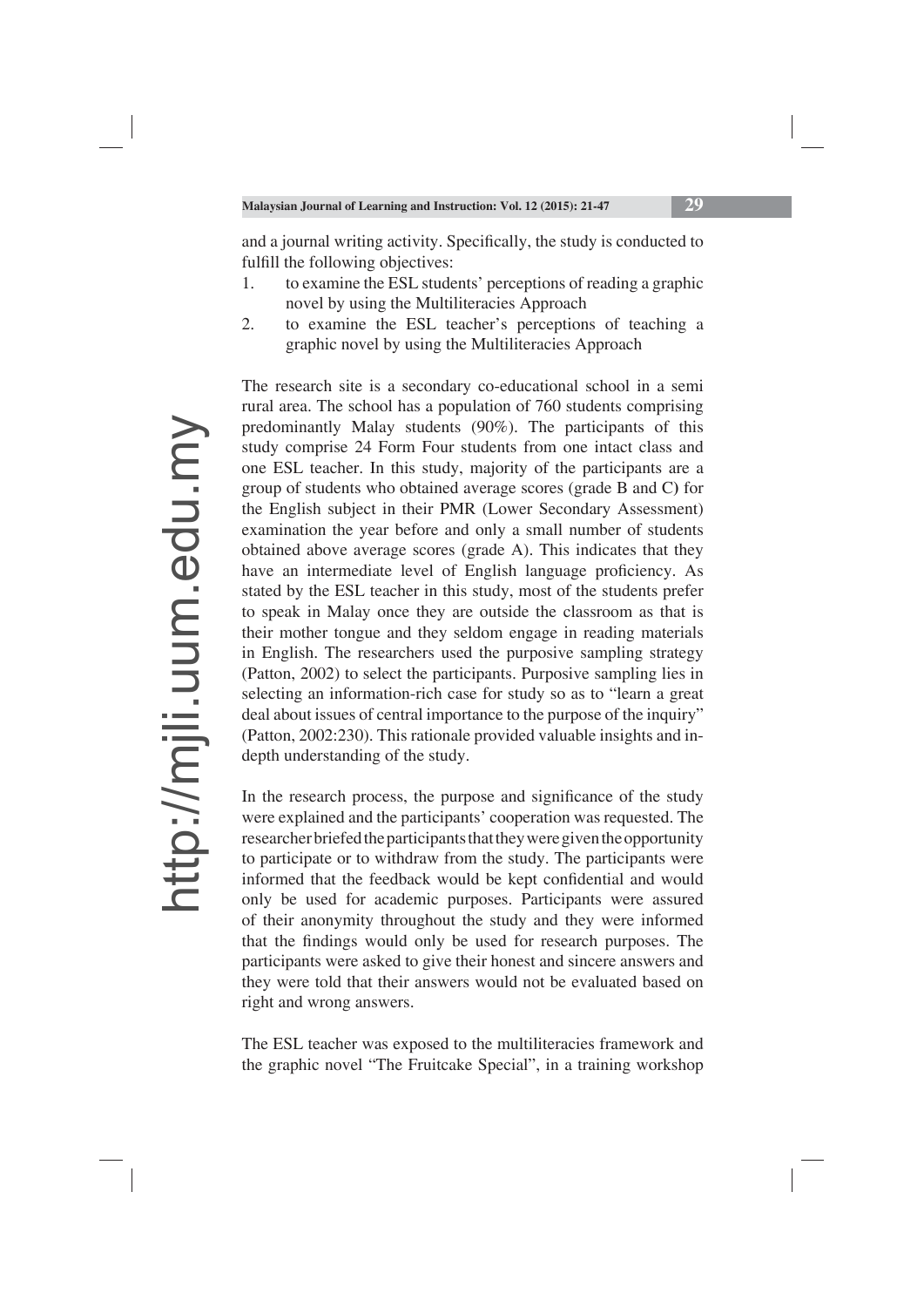conducted by one of the researchers. The researcher clearly explained the learning elements that were incorporated in the reading lessons to the ESL teacher. According to Kalantzis & Cope (2005: 109), a learning element is an "open and flexible template for planning and documenting pedagogy in the form of a teacher and/or learner oriented text". The design is established through a topic that is coherent with the learning experience documented in the teacher's column on one side and the student learning resource on the other side (Kalantzis & Cope, 2005). A series of planning activities were considered in the study. The lists of activities and topics that needed to be covered were discussed in the workshop. Following this, six learning activities were developed in collaboration with the ESL teacher (refer to Appendix 2 for a sample lesson plan). After that, the ESL teacher used the graphic novel (together with the multiliteracies approach) in her reading class.

A pilot study was also administered. It was carried out with another intact class which was not involved in the main study to ensure that the research instruments could be understood clearly by the students and the teacher in the study.

The items for the focus group interviews and the journal writing activity were adapted from Ganapathy (2007; 2011). The focus group interviews served the purpose of collecting the respondents' stories, experiences and in-depth details of a topic. Interviews are essential in order to know others' perspectives because they are meaningful and knowable (Patton, 2002). The focus group interviews were conducted in selected discussion rooms in the secondary school. The students were first asked simple questions. Then, they were asked to give explanations and descriptions of their opinions regarding the use of the graphic novel and the multiliteracies approach to the reading lessons. In the transcribed interviews, numbers were given to each participant to ensure anonymity. For example, the code 'FG 1: R1' meant 'Focus Group 1, Respondent 1' and so forth. The data from the focus group interviews were analysed by using thematic analysis proposed by Braun & Clarke (2006).

Another source of data used was a journal writing activity. The selected ESL teacher was asked to write a journal (on Microsoft Word document) based on the six Learning Elements that had been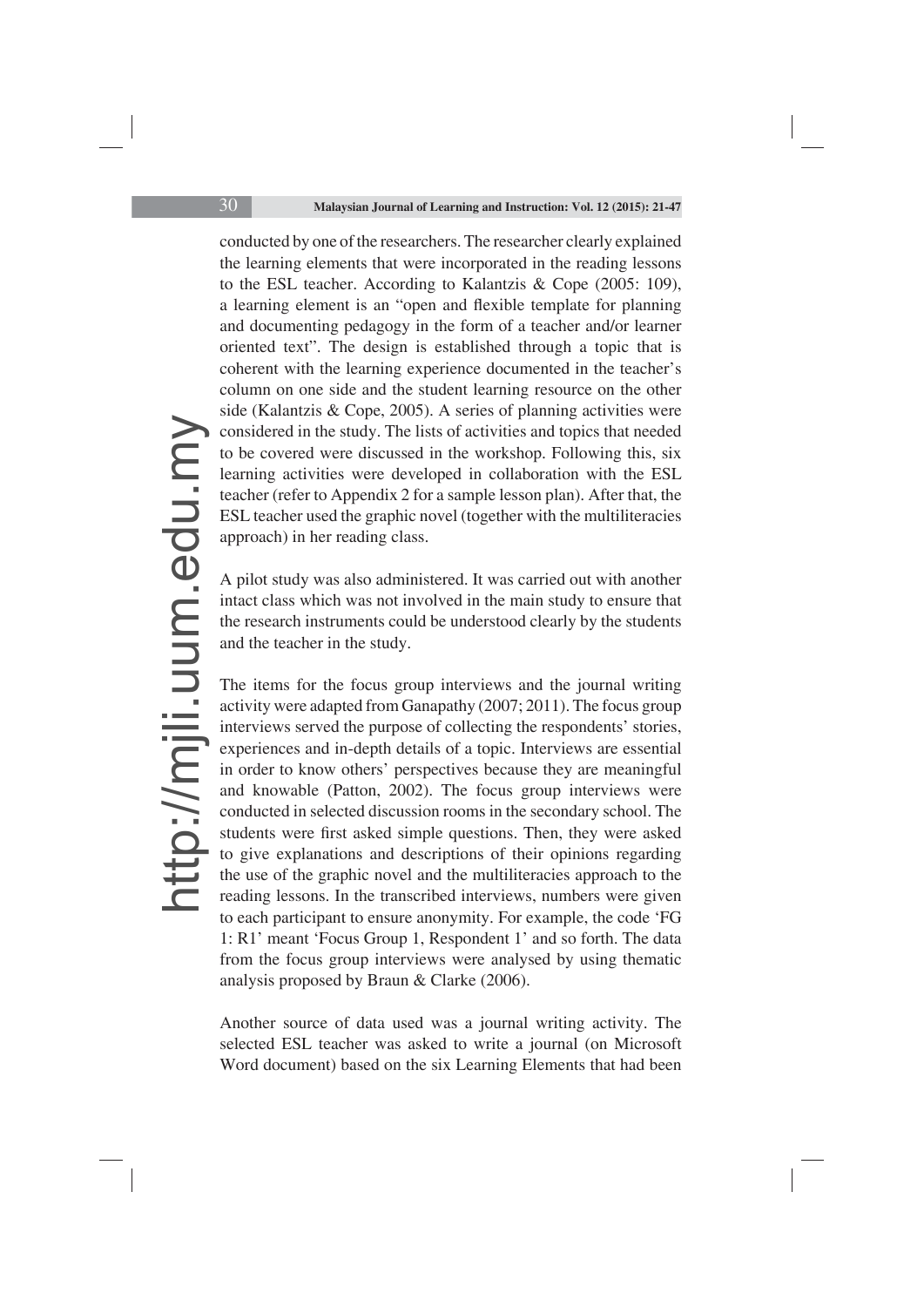formulated during the training workshop (Appendix 1 and Appendix 2). Each journal entry had to explore the teacher's perceptions of using the graphic novel and the multiliteracies approach to literacy pedagogy in the ESL classroom. The purpose of having journal writing in the study was to gauge the ESL teacher's perceptions of the reasoning process of issues and phenomena that occurred in the study (Lankshear, 2004). Each journal entry was coded for referencing purposes. For example 'JE 1: LE1' meant 'Journal Entry 1, Learning Element 1' and so forth. The data from the six sets of teacher journal entries were subjected to a micro analysis approach using the content analysis method (Crano & Brewer, 2002).

#### **FINDINGS**

### *a) Students' perceptions of reading a graphic novel by using the Multiliteracies Approach*

The first question in the focus group interviews aimed to seek students' opinions on all the activities that were carried out when they read the graphic novel titled "The Fruitcake Special". Generally, all the students enjoyed the reading activities using the multiliteracies approach. They showed interest and motivation in having such activities in their classroom. The following are some excerpts from the students' interviews:

*"It was challenging, interesting and enjoyable doing the presentations and my favourite activity was singing presentation. Each group members worked cooperatively and we wrote together our lyrics that was perfectly suit with our song. We chose the latest song from Aqua band group and it was a pop song. It was one of the best moments to perform our song together as a group.* 

*"(FG1: R 5)*

*"The powerpoint presentations help me to remember the important parts of the story "The Fruitcake Special" such as the plot, characters, moral values and themes. I felt grateful that we had these presentations*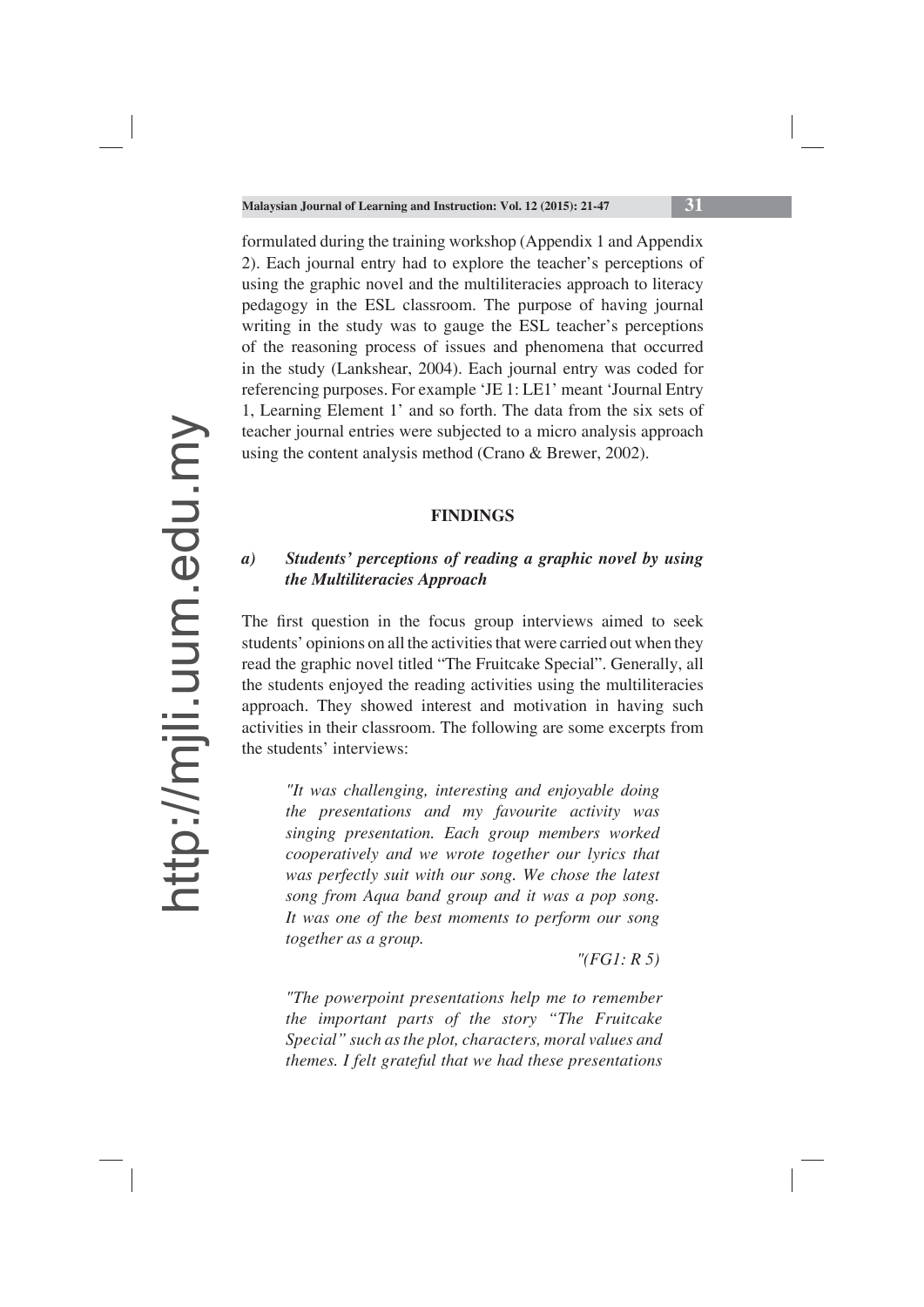as I always had difficulty in knowing the characters of *the story. The mind maps that list the characteristics of the characters with pictures of famous celebrities such as Selena Gomez, Tom Cruise and Nicole Kidman … surely now this can stick in my brain for longer time. It was so different from the usual classroom!"* 

 *(FG1:R6)*

*"We happy because got feedback when we discuss about the presentations. When other group do powerpoint presentations, we can pick out the moral value in the story like working hard to get success. Some of our friends …they say la they want to be rich chemist like Anna so they want to work hard for SPM next year". (FG1: R 2)*

*"I understand the story "Fruitcake Special" better from powerpoint presentations. I also understand the culture and custom in the story. I get idea of matchmaking the couples also happen in foreign country which was same like in Malaysia. This also can see in the story --- Aunt Mimi want to match make Anna with Armstrong".*

*(FG2: R1)*

I like working in a team because we can work together in group in doing presentations.

(FG1:R1)

The next question also required students to express their feelings and perceptions of using different learning methods in reading the graphic novel "The Fruitcake Special". Most of the students stated that they felt enthusiastic about the reading lessons. They viewed the lessons as appealing as the various activities used by their teacher encouraged them to learn English language through the use of technology. The excitement and motivation among the students in learning English through such activities promoted interest among the students to learn collaboratively in the classroom. The following excerpts reflect their feelings about the issue: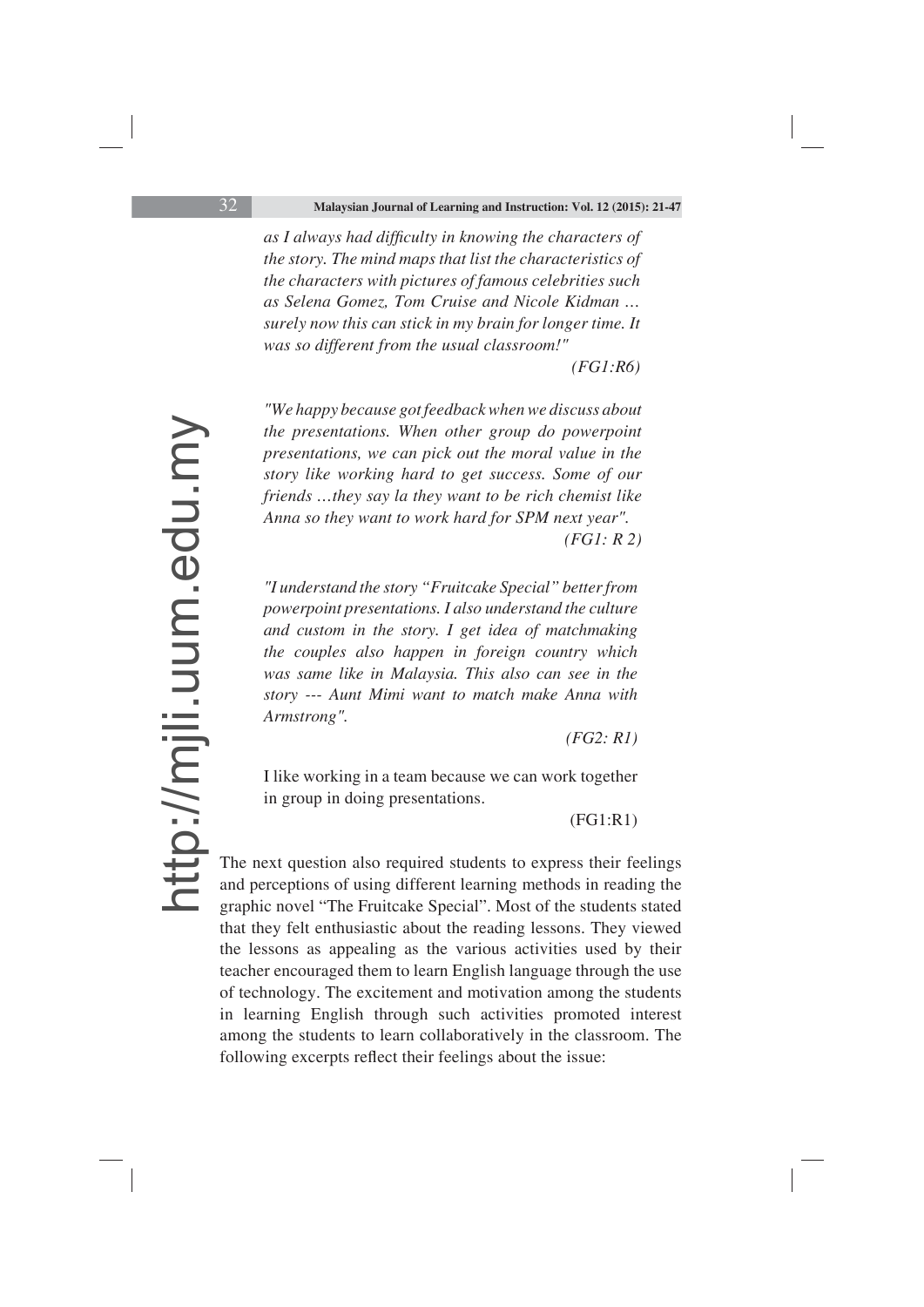*"I think I became more happy…more independent… more interest to learn. I work like a good team because teacher ask us to list in the graphic novel into correct parts of speech such as the nouns, pronouns, adjectives, verbs and prepositions in a scrapbook…usually this very hard for me but for this way of lesson, I found it was an interesting way to learn grammar".* 

*(FG1: R 4)*

*"I really like teacher use technology in class…this one I sure support. I feel it challenge us. I feel I like it and make me feel I can do more…get better in English.. During the prepare part of these activities, I learn on how to download a short video clip from the YouTube downloader. You know…I really feel so happy when I could share a short video clip on cartoons making lemonade before I present my cake recipes".*

 *(FG2:R1)*

*"I think it is good we can use technology to learn English…so much fun! Other type English class before…a bit boring…this one not boring! I like to learn the graphic novel using technology in the multimedia room. The teacher use multimedia presentation to show us step by step baking a fruitcake. It was really interesting".* 

*(FG1: R 6)*

*"The first powerpoint presentation I like already... make us all feel we really like it….I think if learn English like this…sure I want to…can help me confident myself more. Now I think I not so fear to present the scrapbook presentation on the next day".*

*(FG2: R2)*

*"I feel motivate to learn and work together with my friends".* 

*(FG1:R2)*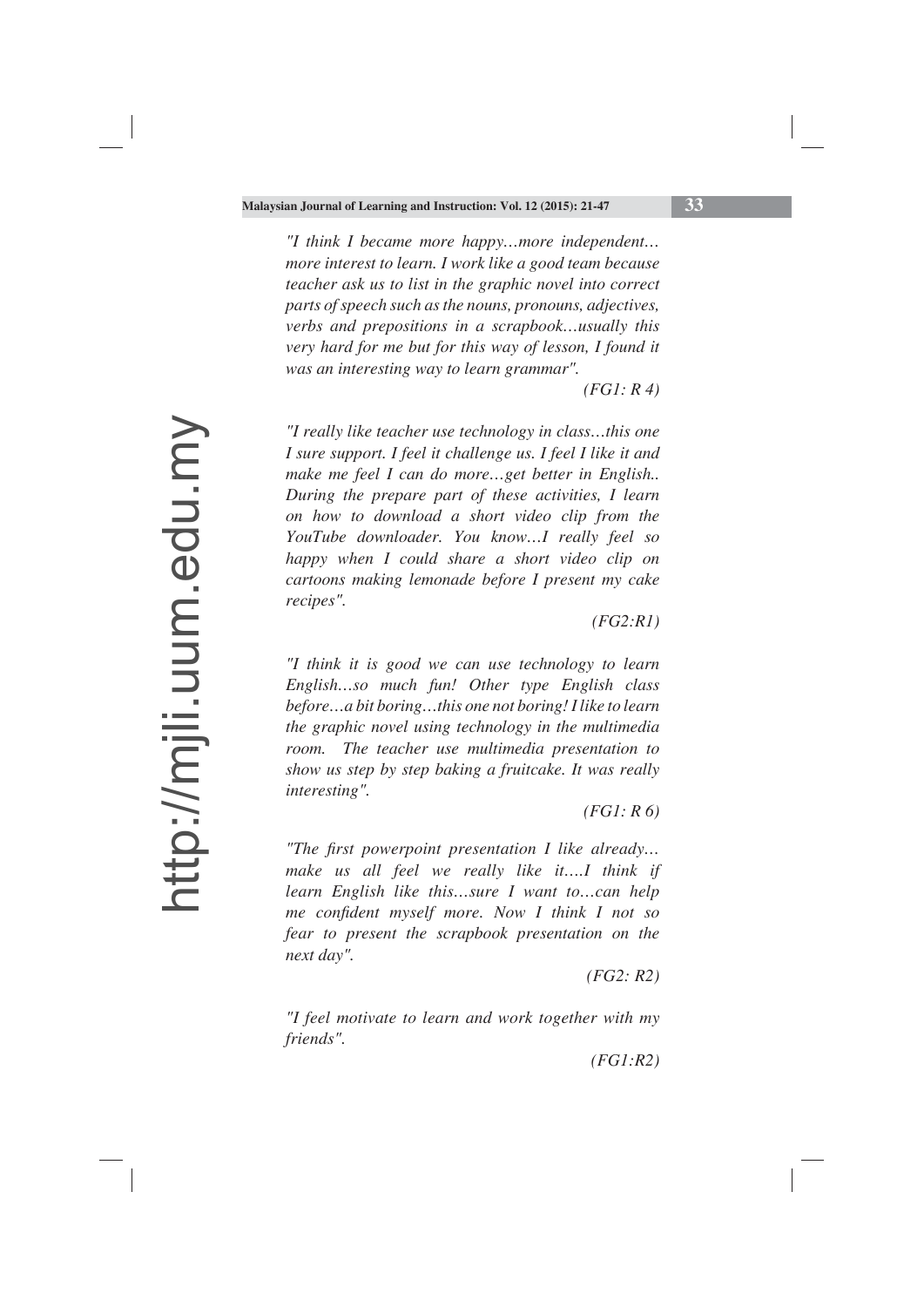The students were also asked to comment on reading the graphic novel using the multiliteracies approach. Generally, the students were of the opinion that the graphic novel is an interesting medium that attracted their interest to read because it contained interesting visuals. They claimed that the activities involved in reading "The Fruitcake Special" were fun and enjoyable. Most of the students expressed various reasons for reading the graphic novel and the following comments reflect their views:

*"The graphic novel is more interesting story and it has nice visuals that reached out to me. I like the caption where Anna wear the lab coat. She looked beautiful and well-dressed as a career woman".*

*(FG2:R1)*

*"Interesting! I really like the graphic novel because I like colourful pictures and this help me want to see picture to read …usually I don't read English book. It was funny when I see picture of Amos girlfriend, Sabina hit Amos on the face. Then, Amos hit the waiter on the chin. This made me laugh when I reading the story".*

*(FG1:R4)*

*"I think it helps me learn new words…really, this help me improve my English! I learn so many new words from the graphic novel such as' peculiarly' and' splatter'. I also learn how people talk with each other especially when Anna as a worker speaks to her boss, Amos".*

*(FG1:R2)*

*"I read this novel…now I think I understand story better! This is good …I like to see pictures…more fun than see words only….this style I like!" (FG1:R5)*

The last question dealt with the students' main challenges that they had encountered when they carried out the activities. The students pointed out time factor as one of the constraints. However, the students' determination and strong-will were at the highest level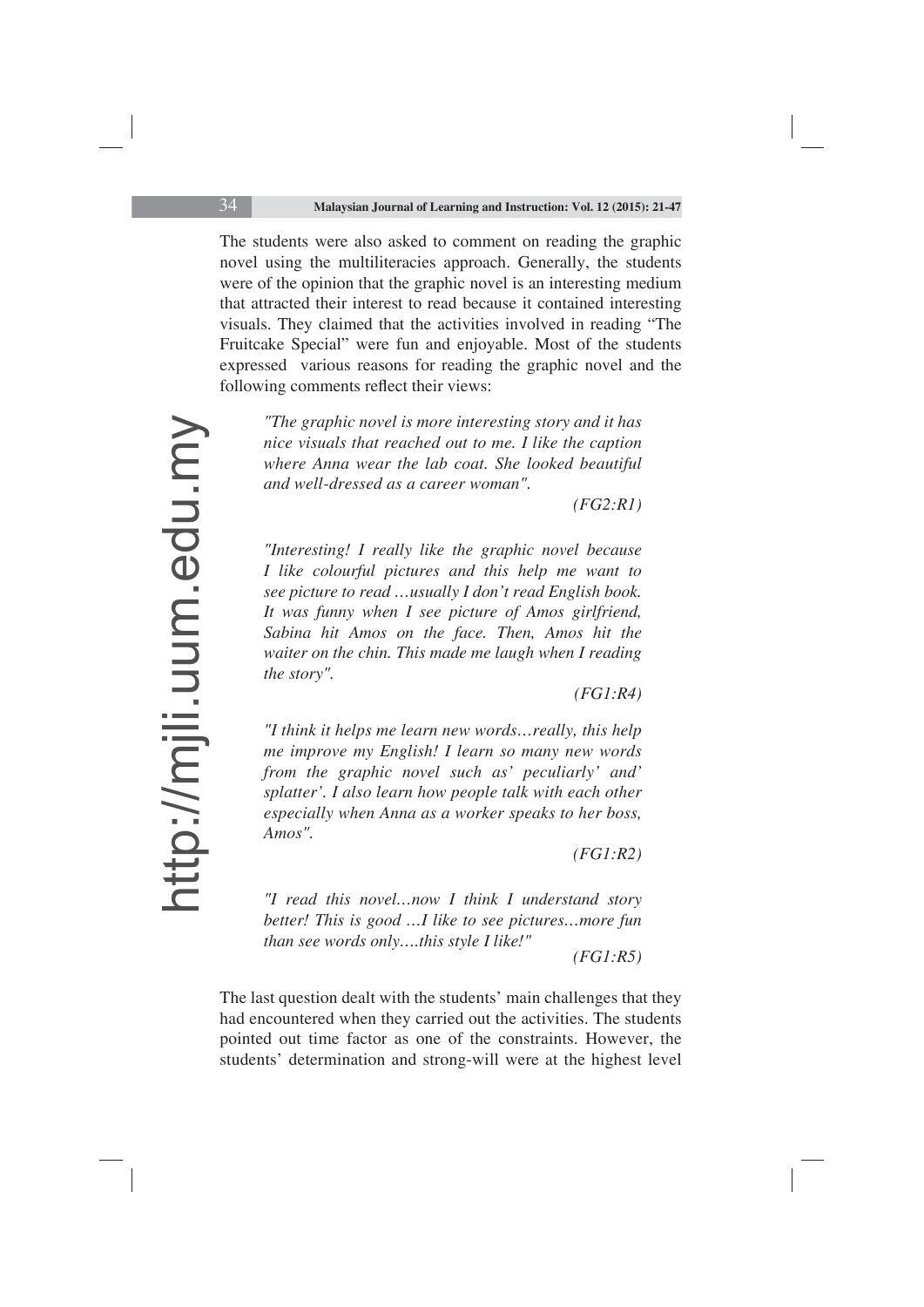during the multiliteracies approach activities;hence, they did not feel very troubled over the issue. Other challenges that were highlighted by the students centered on their competitive spirit in producing the best presentations. They presented some interesting views about the issue in the following excerpts from the focus group interviews:

*"I felt nervous! The powerpoint presentations from our classmates were beautiful. They got colourful background, cartoon animations and sounds. It make my group also say….hey, we also want to improve and be more creative so we could compete with them".*

*(FG1: R 4)*

*"I really feel shy in front of my friends. Most time…I don't' speak in front of the class. But this time…I say nevermind. .I should try to present the task better so that I would not make my group embarrass with my performance".*

*(FG2: R 4)*

*"If you ask me…I really prepare a lot…I do research with my group…we look for cake recipes….I like this type of activity...I love it as I learned different types of cakes from so many website all over internet. I also learn different methods of baking so many types of cakes which I really enjoy. This is the first time I am doing this kind of presentation in English class".*

*(FG 1: R3)*

The overall responses gleaned from the students' focus group interviews showed that they were very enthusiastic and excited to have reading lessons that used a graphic novel and the multiliteracies approach even though they faced a few constraints. The students viewed the challenges in a positive light as they did not feel troubled with the issues and they showed that they were determined to produce the best presentations.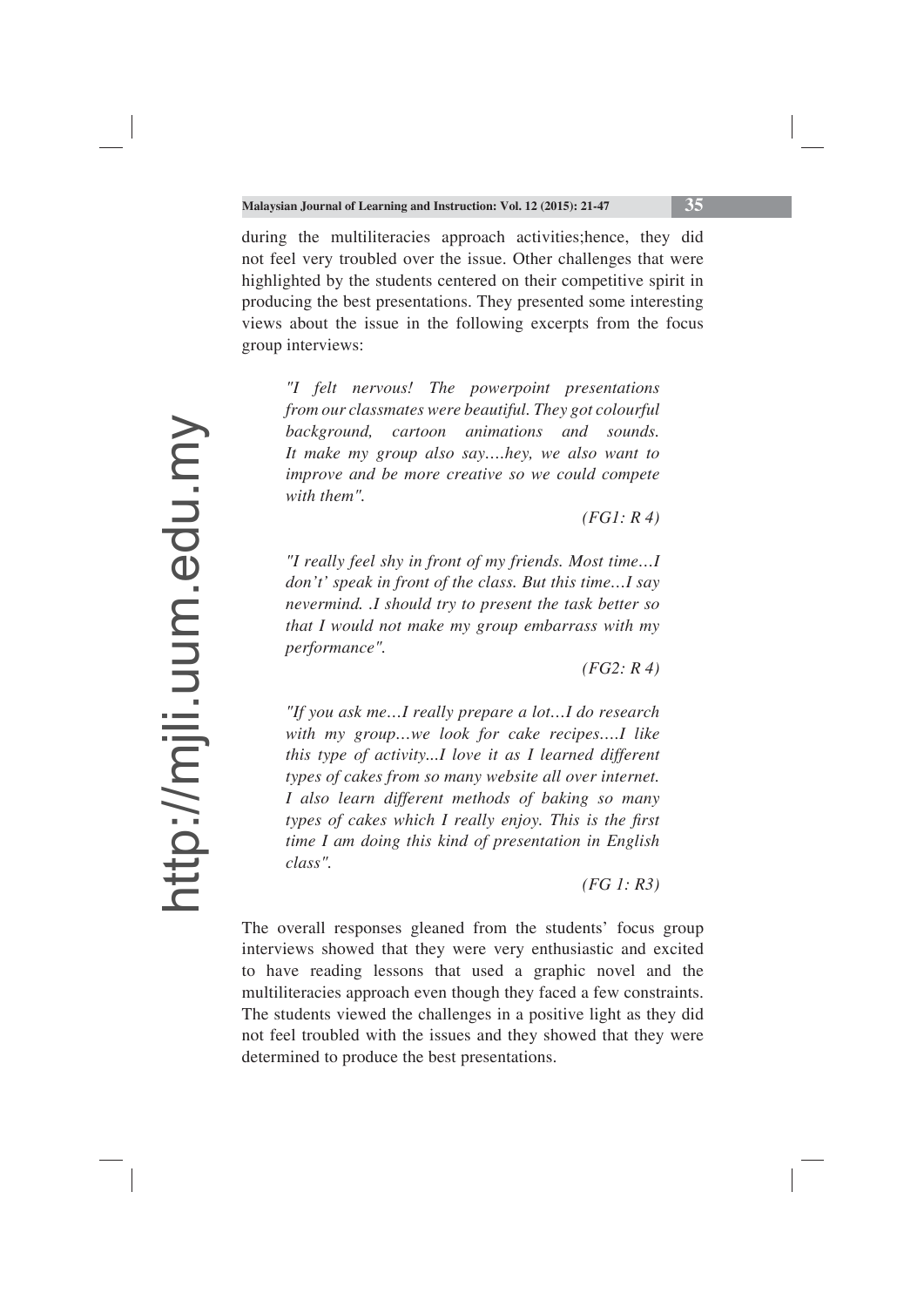### *b) Teacher's perceptions of teaching a graphic novel by using the Multiliteracies Approach*

The six journal entries based on each Learning Element revealed that the multiliteracies approach is a very useful method in teaching of how to read a graphic novel. The method was noted as a new platform for presenting the subject matter in the most appealing way. The activities conducted by using the multiliteracies approach were able to attract the students' interest and engaged them in the learning process. These views were stated by the ESL teacher in the following journal entries:

*"In my opinion, the graphic novel could promote excitement and motivation in learning English. The students were very interested and were keen on reading the graphic novel as there were a lot of pictures and dialogues which made the story easier to understand. During the lessons, they could clearly describe and point out interesting events of the story in the class*  without much difficulty such as Amos and the waiter *fought because both of them had fallen in love with Anna because of the strange effects from the perfume. I was very pleased to see this positive outcome of using the graphic novel in the classroom".*

*(JE 2: LE2)*

*"In my opinion, the Multiliteracies Approach could help the students to have better understanding of the graphic novel. This approach helped the students to understand the novel through different techniques to cater for students' various learning needs or styles. For example, the powerpoint presentations especially the diagramming work on the plot of the story had helped the students to understand the development of the story".*

*(JE 3: LE3)* 

The teacher pointed out that each activity in the Learning Element contributed to the enhancement of learning among her students. These various learning processes were very helpful in terms of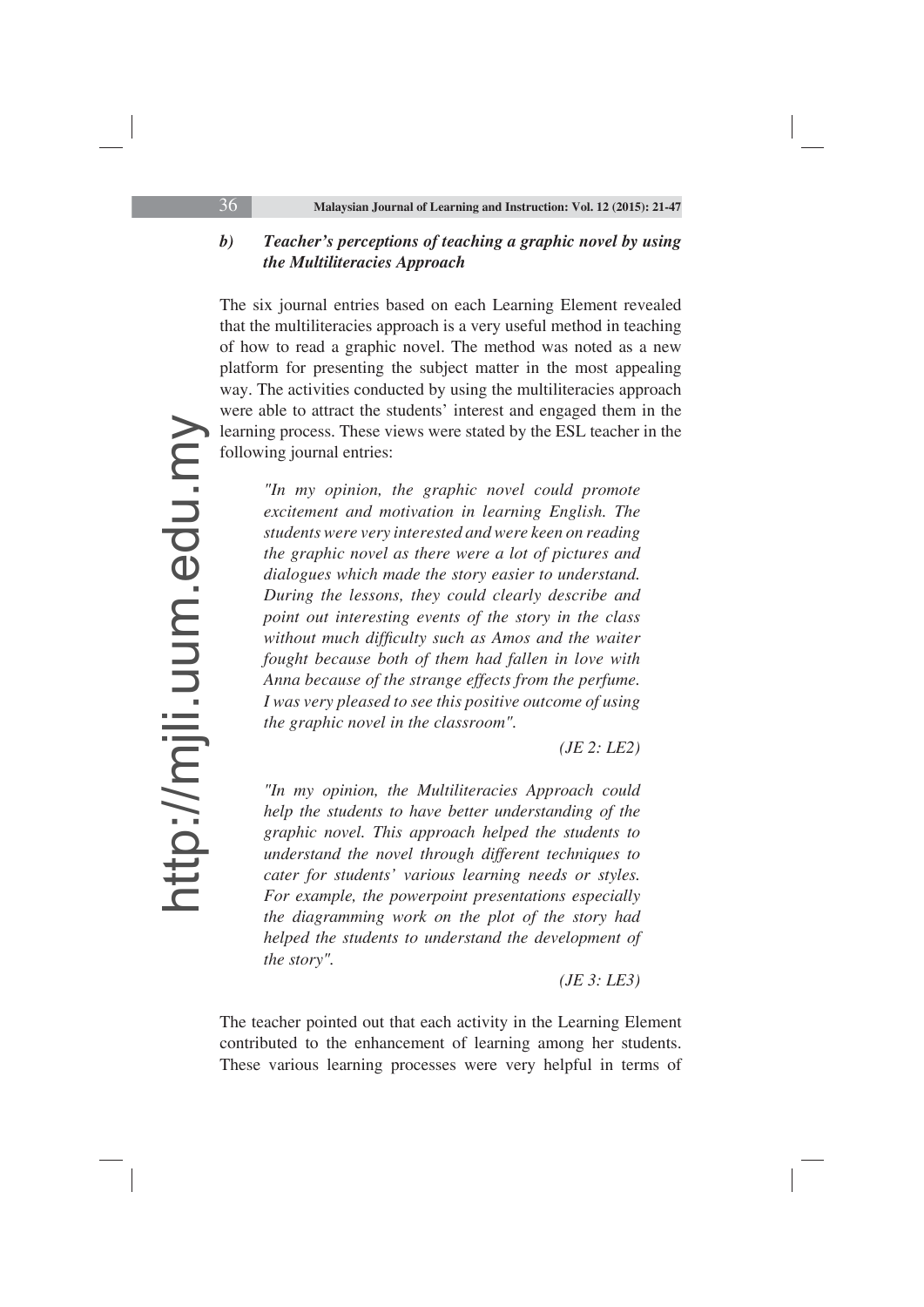constructing learners' interpretations and understanding of the text. The integration of ICT in most of the activities also created a positive impact on the teaching of the text. This view was stated by the teacher in her first journal entry:

*"The technologies (use of computer to do powerpoint presentations, researching on the internet, experimenting with graphics) are noted as a new platform in introducing the topic so that the students were able to understand the graphic novel better. When I showed the multimedia presentation about methods of baking a fruitcake in the class, they were very excited. This shows that ICT is able to attract students' attention".*

*(JE1:LE1)*

In the aspect of collaboration during the activities, the teacher commented positively. The teacher perceived that the activities designed in the Learning Elements initiated cooperation among the students in completing the tasks. This aspect was stated in the following journal entries:

*"This activity showed collaboration among the students. They divided the work load equally and most of the students contributed to the completion of the task. I found out that in order for them to categorise the words according to parts of speech, they had assigned the task equally among the group members".*

*(JE 4: LE4)*

*"The discussion of students' prior knowledge and experience of baking biscuits and cakes during the festivals and celebrations enabled the students to share their ideas with each other".*

 *(JE 1: LE1)*

The issue on the level of engagement of the students was discussed frequently in the teacher's journal entries. The teacher stated that her students' level of engagement was high during most of the activities.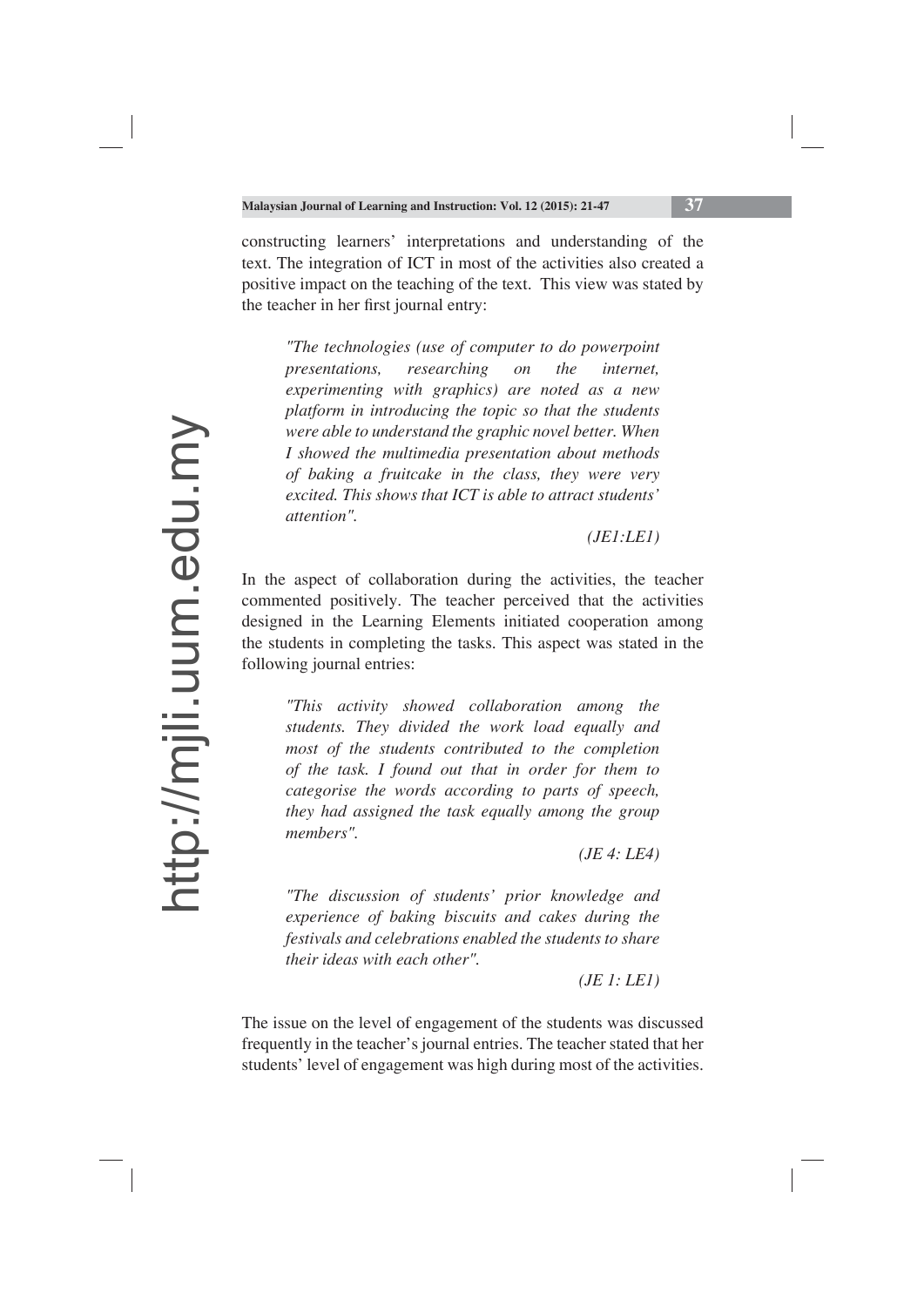This was reflected in the teacher's journal entries as follows:

*"The level of engagement of this activity was high. My students showed their enthusiasm while watching the multimedia presentation. They were also eager to share their experiences in baking cakes during important celebrations in Malaysia like Hari Raya celebration and Chinese New Year celebration".*

*(JE 1: LE1)*

*"The level of engagement was very high. They had the discussion during the presentation. There were also question and answer sessions. The students were very much interested to get to know about the ingredients used and the methods of baking the cakes which were presented by their friends. Some of the students asked for info of the related websites because they wanted to personally browse the recipes by themselves".*

*(JE 6: LE6)*

The high level engagement of the students was evident through their intense participation in the activities. The teacher reported that most of her students were immersed in the activities and gave their full support to make the activities successful. Their enthusiasm was conveyed through their impressive presentations. Generally, the teacher was of the opinion that the multiliteracies approach is a practical method for the implementation of effective teaching in the reading of the graphic novel "The Fruitcake Special".

#### **DISCUSSION**

In the study, the students had favourable perceptions of reading a graphic novel by using the multiliteracies approach. Similarly, Hines and Delinger  $(2011)$  confirm that the graphic novel improved their students' views towards reading because they felt excited to read. This shows that that a graphic novel has positive characteristics and qualities in supporting reading lessons. By focusing on the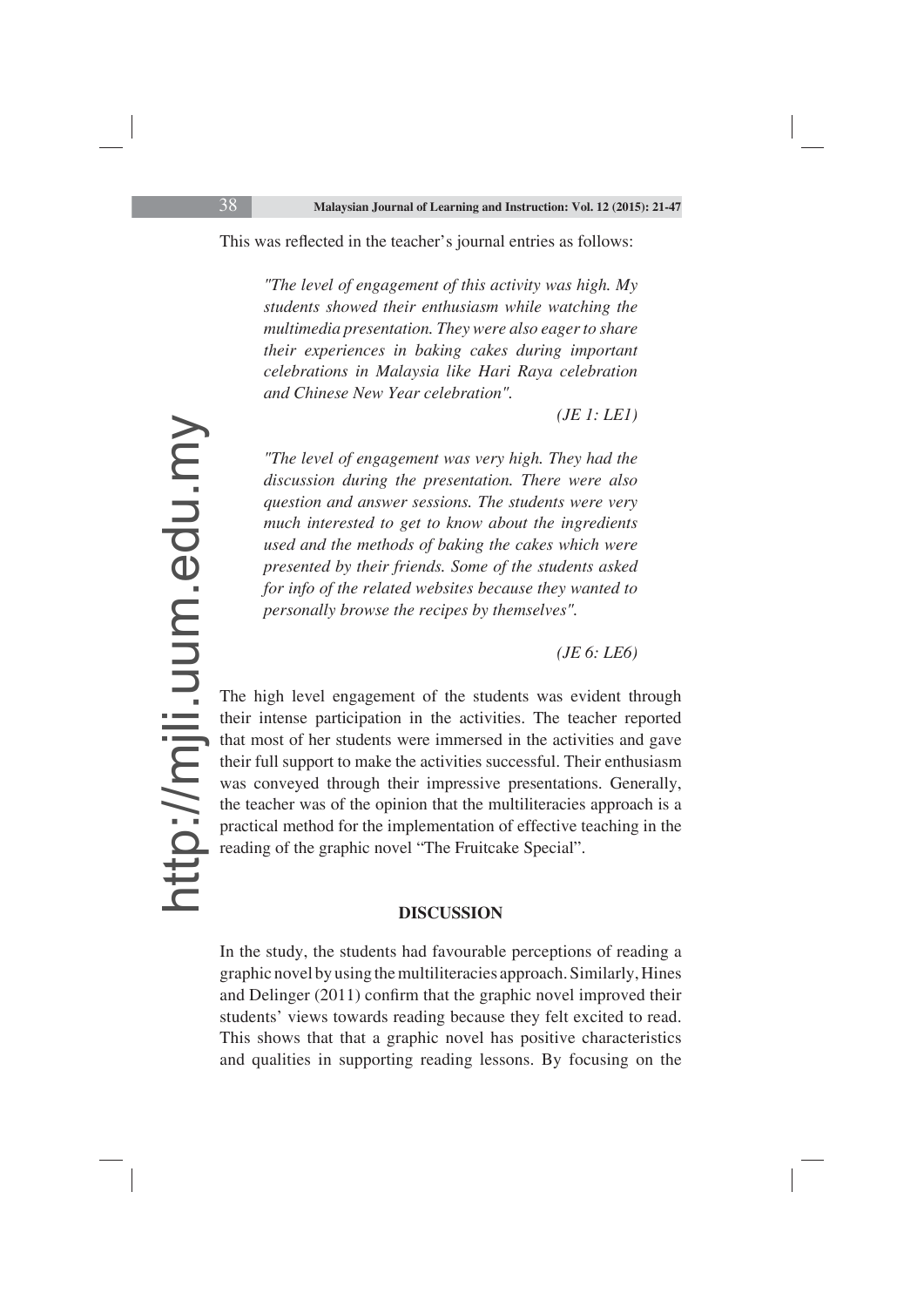multiliteracies approach in the reading classroom, most of the students in the study found that the lessons have been tailored according to their interests and motivation. These findings are supported by results of research studies carried out by Ganapathy (2007) and Van Haren (2010), which suggest that the activities designed by the multiliteracies approach can meet students' realworld needs where ICT is the main interest of the students. Despite mainly positive views from the students on activities conducted in the reading classroom using the multiliteracies approach, there were some students who expressed problems and challenges faced by them. However, they perceived the challenges in a positive way as it motivated them to give their best presentation. Van Haren (2010: 269) emphasises on the important role of the teacher to "harness student diversity, scaffold learning, incorporate technology and diverse ways of meaning making, and address student underperformance". Similarly, Swee-Choo, Kung Teck & Rosma Osman (2012) agreed that teaching and learning in the ESL classroom should focus on facilitating autonomous learning and encouraging the development of critical thinking skills among students. In order to ensure active learning takes place, the teacher needs to take an active role in assisting and motivating the students so that the challenges and problems faced by the students will not obstruct their learning.

In this study, the use of the graphic novel and the multiliteracies approach enriched the students' reading lessons. The ESL teacher reported that the use of the graphic novel and the multiliteracies approach in the reading classroom created an avenue to promote interest in reading English materials and enhance their understanding through the activities conducted in the classroom. The teacher also believed that the students were motivated by the experience of reading the graphic novel and using the multiliteracies approach as it immersed them in the learning process as it was able to create a memorable experience. Such results support findings of another research study conducted by Pandian (2006) in Penang whereby the ESL teacher felt that the multiliteracies approach was most helpful and that the students were very excited as they could learn English in an invigorating way.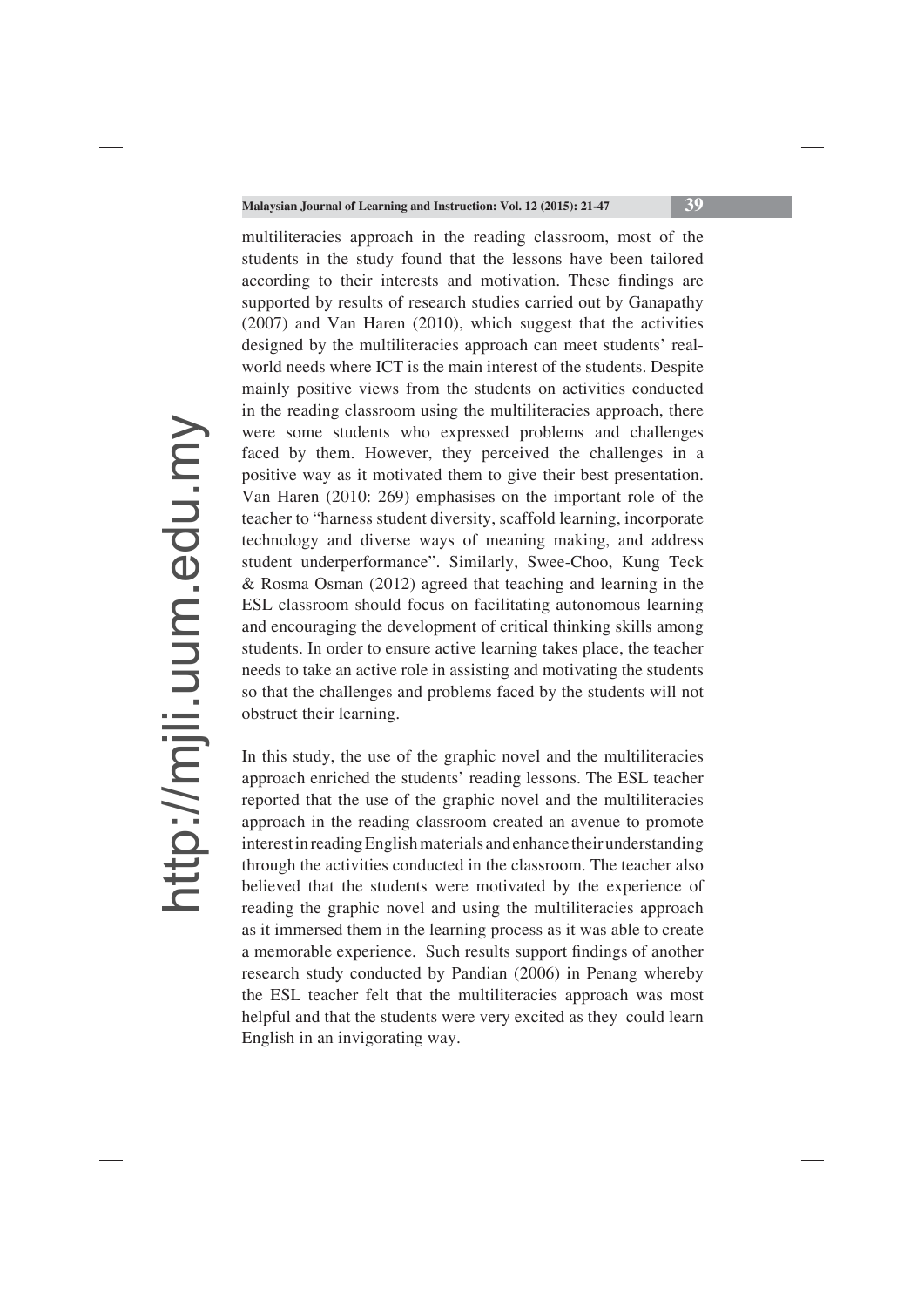#### **CONCLUSION**

This small-scale case study documented the perceptions of 24 ESL secondary school students and one ESL teacher on the use of the multiliteracies approach in reading a graphic novel and provides opportunities for authentic implementation of learning.

The responses of the teacher and students indicate an overwhelming support for reading a graphic novel using the multiliteracies approach . The respondents indicated a strong belief that the graphic novel and the multiliteracies approach are useful pedagogical tools in promoting an active learning process. This concurs with Van Haren's (2010) finding as she mentioned that the students in her study felt motivated as they as they could present their research using PowerPoint, website, role play, media report, visual representation and video. The learning outcomes were very encouraging as the students were able to produce multiple presentations using ICT skills and technological tools. The study also demonstrates high levels of engagement during the reading lessons and presentations. Despite mostly positive comments, it is worth noting that the ESL teacher and students in this study also identified several problems and challenges that were encountered by them during the reading activities. Nevertheless, they perceived the problems and challenges as a motivation for them to work harder in giving their best in the reading activities.

The integration of the graphic novel and the multiliteracies approach has the potential to create a positive atmosphere in the classroom and school environment as a whole. The Learning Elements advocated in the Learning by Design model (Kalantzis & Cope, 2010) are useful for preparing and implementing the reading lessons within the Malaysian ESL setting. In this study, the teacher designed the Learning Elements according to the knowledge processes which incorporated multimedia and graphic texts which could enrich the students' understanding of the specific topic (Pandian & Balraj, 2010). This study has provided valuable insights into traditional English teaching and learning practices and points to the need for appropriate practices that are relevant for 21st century workplaces (Kaur & Ganapathy, 2013). The findings of the current study also provide useful insights into how the multiliteracies approach and the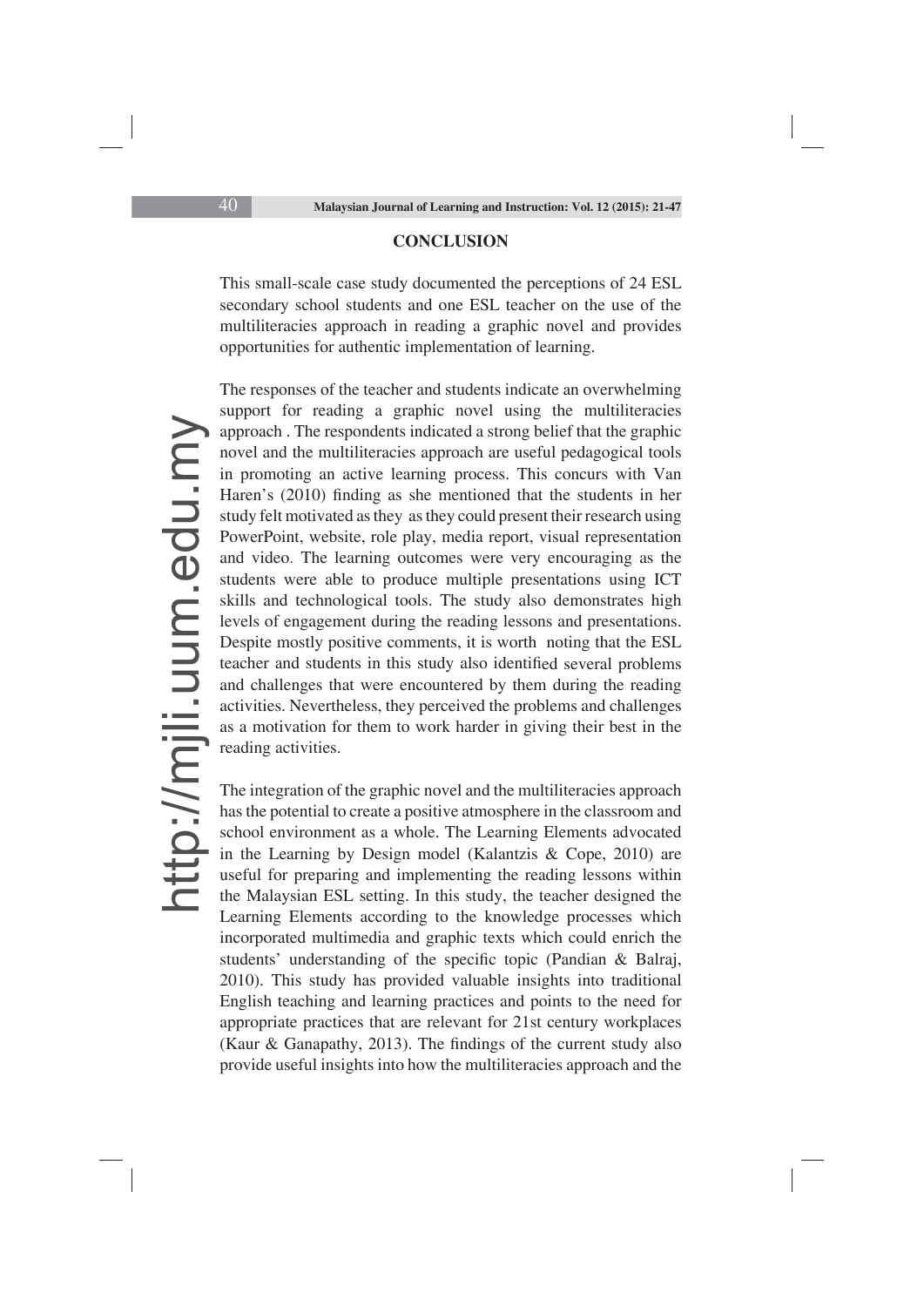graphic novel can be integrated in the learning context as indicated by many past studies in Malaysia (Ganapathy, 2007; 2011; Pandian, 2006; Pandian & Balraj , 2005; Ahmad Suhaimi, 2004; Faezal Muniran & Md Ridzal Md Yusof, 2008; Melor Md Yunus, Hadi Salehi and Mohamed Amin Embi, 2012).

There are several limitations of this study which should be addressed in future research. Firstly, although the study is an attempt to investigate an ESL teacher's and students' perceptions of reading a graphic novel titled "The Fruitcake Special" using the multiliteracies approach, this approach can easily be applied in reading any type of text. More research studies using different types of texts should be conducted in order to examine the usefulness of this approach on a wider scale. The data collected in this study is limited to the perceptions and practices of the selected ESL teacher and students. Inclusion of multiple perspectives from parents and administrators would also contribute to a fuller understanding about the potential of learning using the graphic novel and the multiliteracies approach (Glesne, 2006; cited in Main, 2011). Although the results cannot be generalised, the findings from this case study can serve as a basis for further investigation into understanding the usage of the multiliteracies approach and a graphic novel in an ESL reading classroom.

#### **REFERENCES**

Ahmad Suhaimi, M.S. (2004). *Multiliteracies: An exploratory study on the use of the multiliteracies approach in the teaching of English in selected Perak schools* (Unpublished master's thesis). Penang: Universiti Sains Malaysia.

Braun, V. & Clarke, V. (2006). Using thematic analysis in psychology. *Qualitative Research in Psychology*, *3* (2), 77-101.

- Callahan, R. B. (2009). *Perceptions and Use of Graphic Novels in the Classroom (*Unpublished doctoral dissertation). Ohio University.
- Crano, W. D., & Brewer, M. B. (2002). *Principles and Methods of Social Research* (2nd ed.). Mahwah, NJ: Lawrence Erlbaum Associates.
- Faezal Muniran, & Md. Ridzal Md Yusof. (2008). *Using comics and graphic novels in schools and libraries to promote literacies*. Paper presented at ICOLIS 2008, Kuala Lumpur, Malaysia.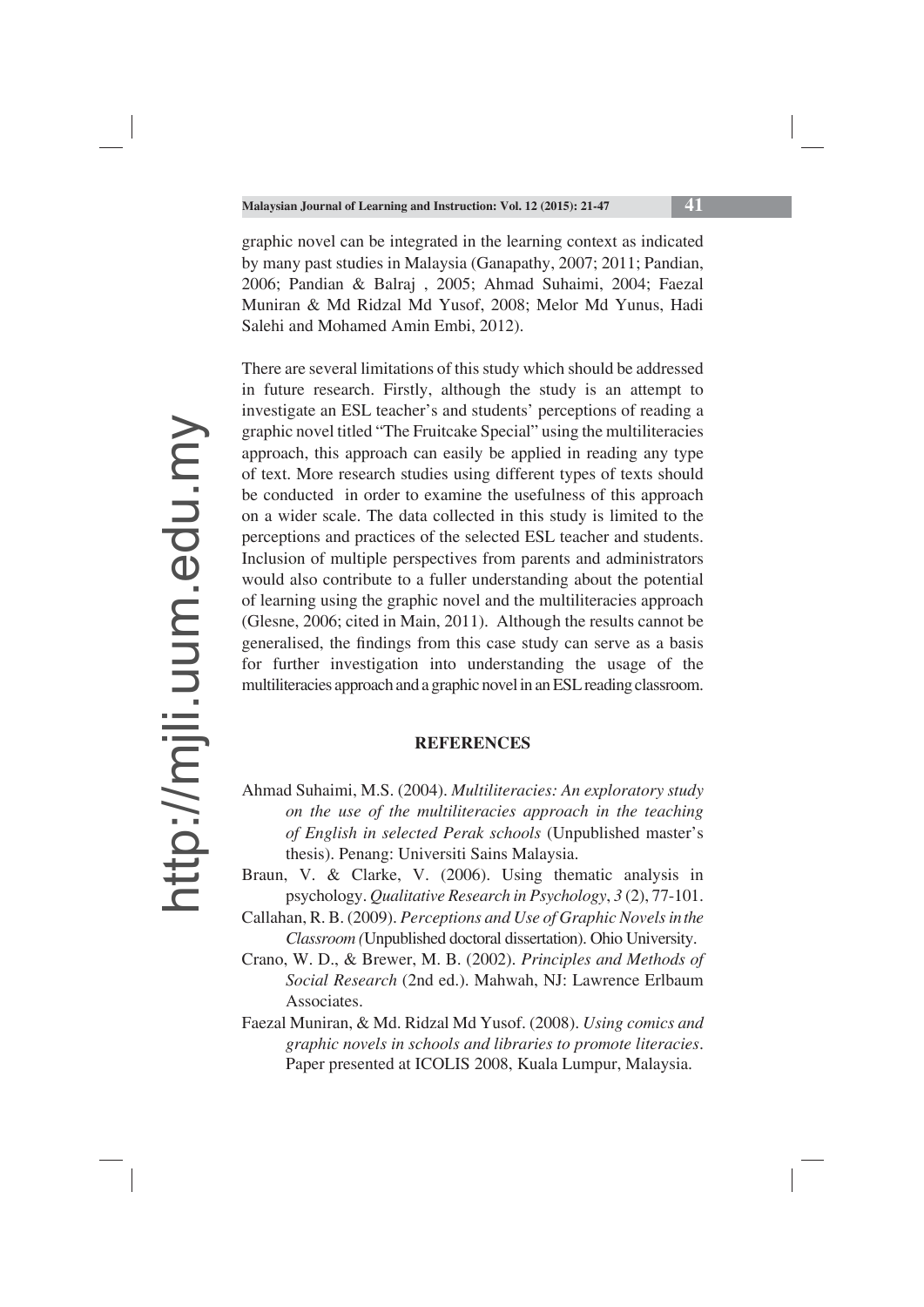- Dony, C. (2009). How to use comics in the ESL classroom? *Le Journal de Babel g*, 27, 1-5.
- Ganapathy, M. (2007). *Using the Multiliteracies approach to promote learner engagement in an EFL classroom: A case study in a selected school in Penang*. (Unpublished master's thesis). Penang: Universiti Sains Malaysia.
- Ganapathy,M. (2011). *The effects of the multiliteracies approach on the writing performance of EFL students in a Chinese school in Penang: Teacher and student perceptions*. (Unpublished doctoral dissertation). Penang: Universiti Sains Malaysia.
- Groensteen, T. (2000). Why are comics still in search of cultural legitimization? In A. Magnussen & H. Christiansen, (Eds.), *Comics and culture: Analytical and theoretical approaches to comics* (pp. 29-42). Copenhagen, DK: Museum Tusculanum Press.
- Heffernan, A. (2009). Rethinking graphic novels in the classroom: Broadening our concepts of literature to benefit readers. *Journal of Classroom Research in Literacy*, *1*, 3-6.
- Hines, S. & Dellinger, K. (2011). *The Impact of Reading Graphic Novels on Student Motivation & Comprehension*. Working paper. Appalachian State University.
- Hoover, S. (2012). The case for graphic novels. *Communications in Information Literacy, 5* (2), 174-186.
- Janes, D. (2009). Designing Multiliteracies Curricula for Various Target Learners. Retrieved 20 September 2013 from http:// drofilm1.edublogs.org/artifacts-2/designing-multiliteraciescurricula-for-various-target-learners/
- Kalantzis, M., & Cope, B. (2004). Designs for learning. *E-learning*, *1*(1), 38-93.
- Kalantzis, M., & Cope, B. (2005). *Learning by design*. Melbourne & Altona, Vic.: Victorian Schools Innovation Commission in Association with Common Ground Publishing.
- Kalantzis, M. & Cope, B. (2010). The teacher as designer: Pedagogy in the new media age*. E-learning and Digital Media*, *7*(3), 200-222.
- Kaur, S., & Ganapathy, M. (2013). Multiliteracies in Education: Concept and Focus. In S. Kaur, & Shakila Abdul Manan (Eds), *Contemporary Perspectives in English Language Studies: Linguistics and Literature* (pp.152-168). Penang: Universiti Sains Malaysia Press.
- Lankshear, C. (2004). *A handbook for teacher research*. New York: McGraw-Hill International.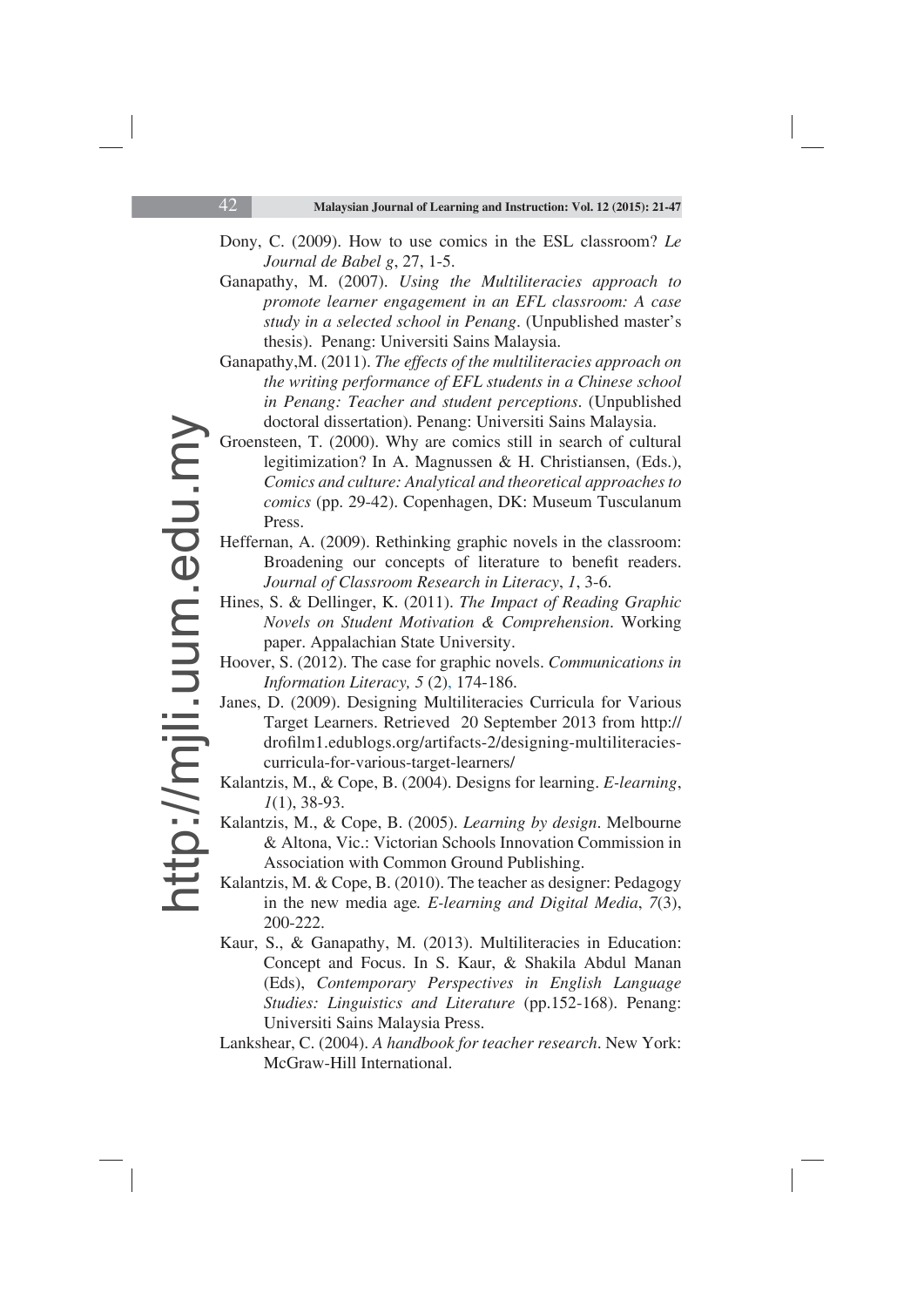- Main, K. L. (2011). *Mapping multiliteracies onto the pedagogy of K-12 teachers* (Unpublished doctoral dissertation). Canada: University of Toronto.
- Mariyatunnitha Shari. (2008). *Male teenagers' need for extensive reading.* Paper presented at 1st International Language Conference (ILC) 2008 Centre for Languages and Pre-University Academic Development (CELPAD). International Islamic University Malaysia.
- Melor Md Yunus, Hadi Salehi, & Mohamed Amin Embi (2012). Effects of using digital comics to improve ESL writing. *Research Journal of Applied Sciences, Engineering and Technology*, *4*(18), 3462-3469.
- Mohd Nazri Latiff Azmi. (2013). National language policy and its impacts on second language reading culture. *Journal of International Education and Leadership*, *3*(1), 1-11
- Monnin, K. (2009). *Breaking into the superhero boy's club: Teaching Graphic novel literary heroines in secondary English language arts*.*WILLA XVII*: 20-25. EBSCO. Retrieved March 15, 2013 from http: //scholar. lib.vt.edu /ejournals /WILLA/ fall09 /monnin. html
- New London Group. (1996). A pedagogy of multiliteracies: designing social futures. *Harvard Educational Review*, *66*(1), 60–92.
- New London Group. (2000). A pedagogy of multiliteracies: Designing social futures. In B.Cope & M. Kalantzis (Eds.), *Multiliteracies: Literacy Learning and the Design of Social Futures* (pp. 182–202), Melbourne, Macmillan.
- Noorliza Abu Bakar. (2006). T*he impact of reading preferences on high achievers'academic achievements of Sekolah Kebangsaan Tok Dir*, *Kuala Terengganu (*Unpublished master's thesis). Terengganu: UiTM Terengganu.
- Pandian, A. (2000), A study on readership behavior among multiethnic, multi-lingual Malaysian students, paper presented at the 7th International Literacy and Education Research Network (LERN) Conference on Learning. RMIT University, Melbourne.
- Pandian, A. (2006). What works in the classroom? Promoting literacy practices in English 3L. *The Southeast Asian Journal of English Language Studies, 11, 15-39.*
- Pandian, A., & Balraj, S. (2005). Approaching Learning by design as an agenda for Malaysian schools. In M. Kalantzis, B.Cope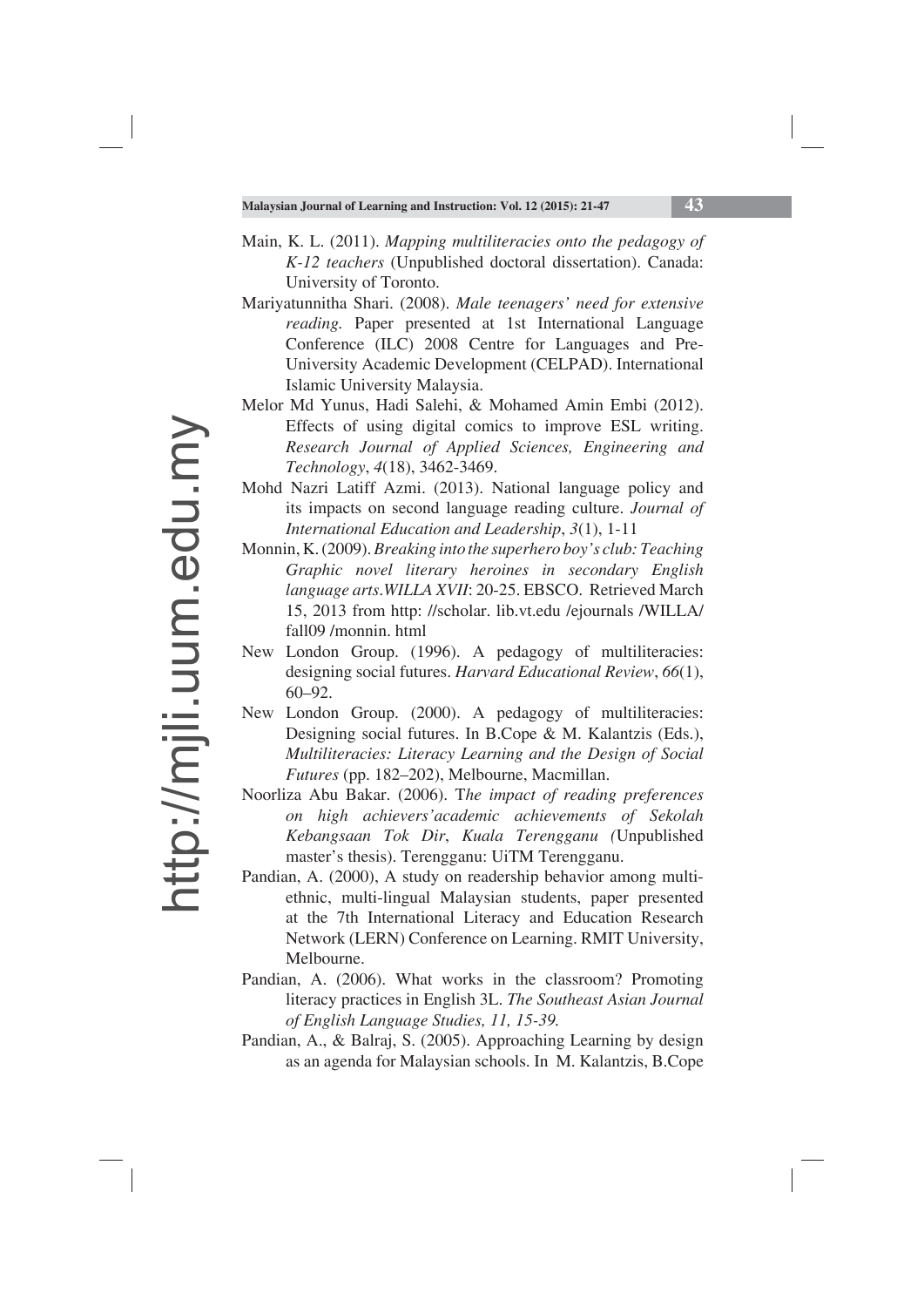& the Learning by Design Project Group. *Learning by Design* (pp. 285-313). Melbourne & Altona, Vic.: Victorian Schools Innovation Commission in Association with Common Ground Publishing.

- Pandian, A. & Balraj, S. (2010). Driving the agenda of learning by design in Science literacy in Malaysia .*E–Learning and Digital Media*, *3*(7), 301-306.
- Patton, M.Q. (2002).*Qualitative research & evaluation methods*. California. Thousand Oak: Sage Publication.
- Ruppel, K.K. (2006). Getting graphic: Connecting with students using graphic novels. Retrieved 15 March 2013 from http://www. mcelmeel.com /curriculum /yalit/ruppe l\_ graphicnovels.pdf
- Schwarz, G.E. (2002). Graphic novels for multiple literacies. *Journal of Adolescent & Adult Literacy,* 46(3), 262–265.
- Schwarz, G.E. (2006). Expanding literacies through graphic novels. Retrieved 1 April 2013 from: http://www.ncte.org/Library/ files/Free/recruitment/EJ0956Expanding.pdf.
- Smetana, L., Odelson, D., Burns, H., & Grisham, D.L. (2009). Using graphic novels in the high school classroom: Engaging deaf students with a new genre*. Journal of Adolescent and Adult Literacy, 53*(3), 228-240
- Swee-Choo, P., Kung Teck, W., & Rosma Osman (2012). Student-Teachers' approaches to learning, academic performance and teaching efficacy. *Malaysian Journal of Learning Instruction*, *9, 31-45.*
- Tan, Y. L. & Yudi Samyudia. (2009). *Learning Styles versus Teaching Styles: How to match them*? Paper presented at Teaching & Learning Open Forum 2009.
- Templer, B. (2009). *Graphic novels in the ESL classroom: Humanising Language Teaching, 11* (3). Retrieved 20 May 2013 from http://www.hltmag.co.uk/jun09/mart03.htm
- Thompson, T. (2008). *Adventures in graphica: Using comics and graphic novels to teach comprehension*, 2-6. Portland, ME: Stenhouse.
- Van Haren, R. (2010). Engaging learner diversity through learning by design. *E-Learning and Digital Media, 7(3), 258-271.*
- Williams, R. M. C. (2008). Image, text, and story: Comics and graphic novels in the classroom. *Art Education, 61* (6), 13-19.
- Yang, G. (2008).Graphic novels in the classroom. *Language Arts*, *3*(85), 185–192.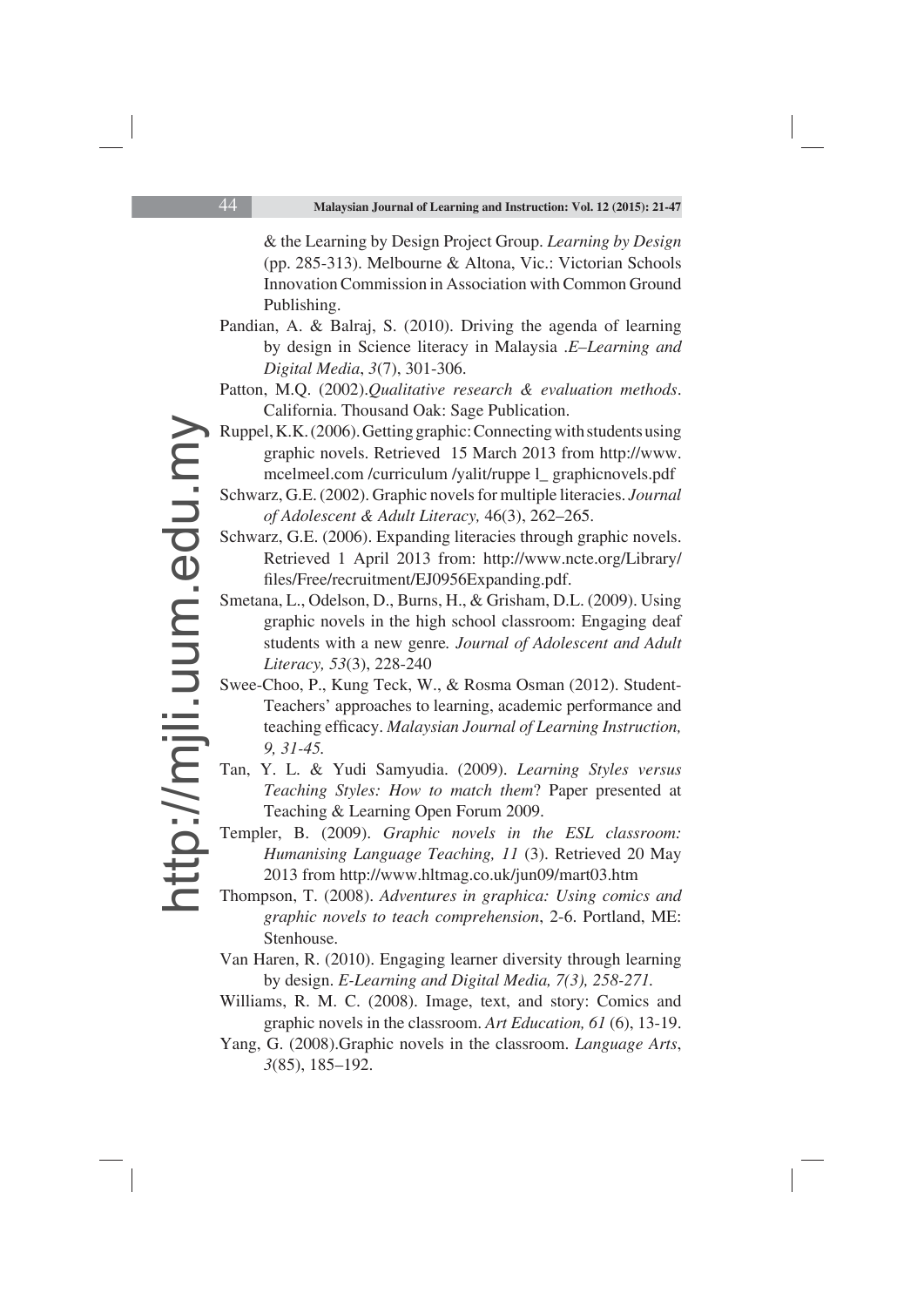### **APPENDICES**

# **Appendix 1**

## **Learning Elements**

| Learning Element Title :                                                                                                                                                                                                                                                                                                                              | The Fruitcake Special                                                  |  |  |  |
|-------------------------------------------------------------------------------------------------------------------------------------------------------------------------------------------------------------------------------------------------------------------------------------------------------------------------------------------------------|------------------------------------------------------------------------|--|--|--|
| <b>Learning Focus</b>                                                                                                                                                                                                                                                                                                                                 | <b>English Language</b>                                                |  |  |  |
| Knowledge Domain:                                                                                                                                                                                                                                                                                                                                     |                                                                        |  |  |  |
| Scope of Learning:                                                                                                                                                                                                                                                                                                                                    | Getting to understand the graphic<br>novel "The Fruitcake Special"     |  |  |  |
| Learning Level:                                                                                                                                                                                                                                                                                                                                       | Form 4 (16 years old)                                                  |  |  |  |
| Knowledge Objectives :<br>To experience<br>As a result of completing this Learning Element, students will be able<br>to:<br>Experience reading the graphic novel" The Fruitcake Special"<br>$\bullet$<br>Experience creating Powerpoint slides, Scrapbook, Graphic and<br>$\bullet$<br>Audio presentation                                             |                                                                        |  |  |  |
| To conceptualise<br>As a result of completing this Learning Element, students will be able<br>to:<br>Put the concepts together to describe the characteristic features of<br>$\bullet$<br>a graphic novel<br>Include and design text features, sound features and visual features<br>in Powerpoint, Scrapbook, Graphic and Audio presentation         |                                                                        |  |  |  |
| To analyse<br>As a result of completing this Learning Element, students will be able<br>to:<br>Examine the ideas and viewpoints that were gained from reading<br>$\bullet$<br>the graphic novel "The Fruitcake Special" and the presentations<br>Critically analyse materials that are downloaded from the Internet<br>$\bullet$<br>for presentations |                                                                        |  |  |  |
| To apply<br>to:<br>Design scrapbook<br>$\bullet$<br>Produce a cookbook on cakes' recipes<br>$\bullet$<br>Create a song<br>$\bullet$<br>Create a powerpoint presentation                                                                                                                                                                               | As a result of completing this Learning Element, students will be able |  |  |  |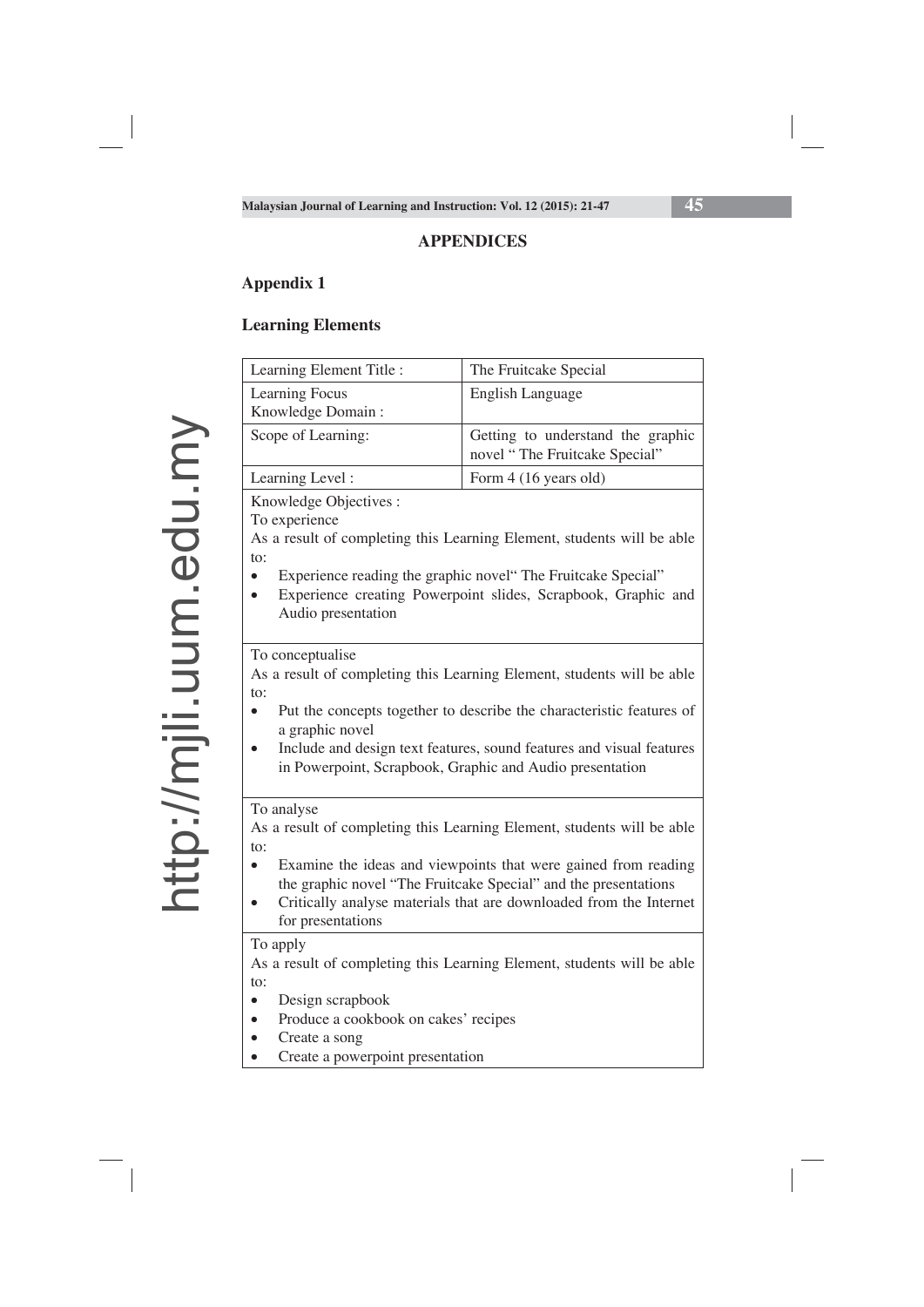# **Appendix 2**

Content page-list of activities and Topics covered (A Sample Lesson plan)

| <b>Teacher Resource</b>                                                                                                                                                                                                                                                                                                                                                                                                                                                                                                                                                                                                                                                                                                                                                                                         | Learning Resource                                                                                                                                                                                                                                                                                                                                                                                                          |  |
|-----------------------------------------------------------------------------------------------------------------------------------------------------------------------------------------------------------------------------------------------------------------------------------------------------------------------------------------------------------------------------------------------------------------------------------------------------------------------------------------------------------------------------------------------------------------------------------------------------------------------------------------------------------------------------------------------------------------------------------------------------------------------------------------------------------------|----------------------------------------------------------------------------------------------------------------------------------------------------------------------------------------------------------------------------------------------------------------------------------------------------------------------------------------------------------------------------------------------------------------------------|--|
| Contents                                                                                                                                                                                                                                                                                                                                                                                                                                                                                                                                                                                                                                                                                                                                                                                                        | Contents                                                                                                                                                                                                                                                                                                                                                                                                                   |  |
| Learning Objectives                                                                                                                                                                                                                                                                                                                                                                                                                                                                                                                                                                                                                                                                                                                                                                                             | What You'll be learning                                                                                                                                                                                                                                                                                                                                                                                                    |  |
| Learning Activity<br>Get the students to look at<br>relevant information on the<br>elements of the graphic novel<br>" The Fruitcake Special" as<br>follows:<br>Setting<br>$\bullet$<br><b>Story Plot</b><br>Characters<br>$\bullet$<br>Themes<br><b>Moral Values</b><br>Discussion on<br>input<br>that<br>students are supposed to present<br>based on the elements given.<br>Guidelines:<br>Setting-Physical setting<br>$\bullet$<br>Story plot-exposition,<br>$\bullet$<br>rising action, climax,<br>falling action, resolution<br>Characters-major<br>and minor characters<br>-characteristics and<br>qualities of the characters<br>Themes- 3 major themes<br>in the story<br>Moral values-3<br>important moral values in<br>the story<br>Guidelines are given on<br>creation of Powerpoint.<br>Guidelines: | You will sit in a group of 6<br>discuss<br>different<br>students to<br>elements of the graphic novel:<br>setting, plot, characters, themes,<br>moral values, literary devices.<br>You will use the guidelines<br>$\bullet$<br>provided by your teacher to<br>locate information from<br>the<br>internet<br>You will work in your group<br>and surf the internet with close<br>adherence to<br>your teacher's<br>guidelines |  |
| Powerpoint slides should not                                                                                                                                                                                                                                                                                                                                                                                                                                                                                                                                                                                                                                                                                                                                                                                    |                                                                                                                                                                                                                                                                                                                                                                                                                            |  |
| exceed 10 slides                                                                                                                                                                                                                                                                                                                                                                                                                                                                                                                                                                                                                                                                                                                                                                                                |                                                                                                                                                                                                                                                                                                                                                                                                                            |  |
| Include pictures and graphic<br>elements                                                                                                                                                                                                                                                                                                                                                                                                                                                                                                                                                                                                                                                                                                                                                                        |                                                                                                                                                                                                                                                                                                                                                                                                                            |  |

(continued)